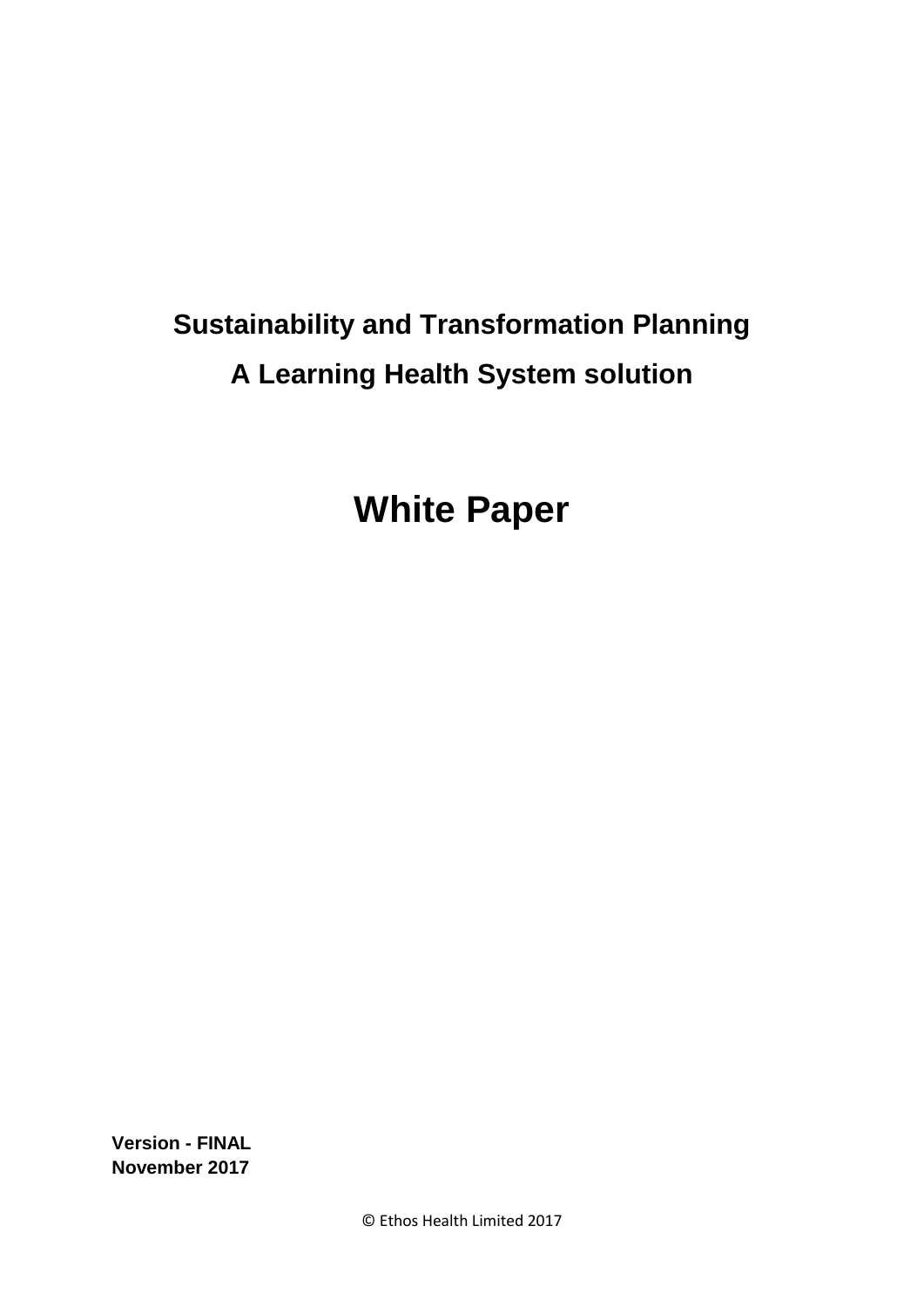# **Contents**

- 1. Purpose
- 2. NHS background
- 3. Generic needs assessment
- 4. Learning Health System ('LHS') solution

**Appendix** - Generic needs and LHS solutions

# **References**

NHS - [Leading Large Scale Change: A practical guide](https://www.england.nhs.uk/publication/leading-large-scale-change/) 11 September 2017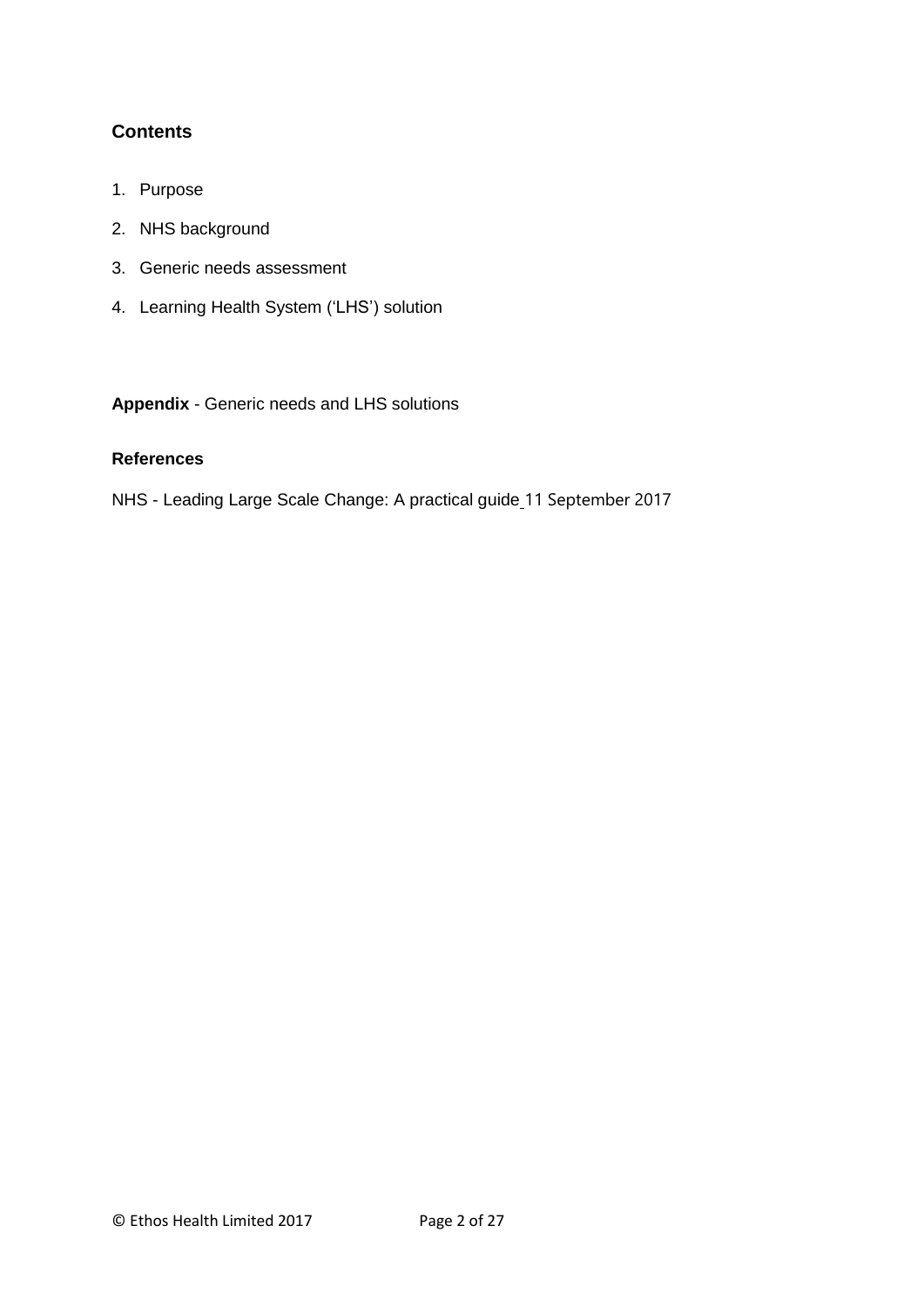# **1. Purpose**

This White Paper promotes the development, adoption and widespread use of digital Learning Health Systems as a solution to the Sustainability Transformation and Accountable Care System challenges facing local health communities in achieving the 'Quadruple Aims' of;

Improved health and wellbeing, transformed quality of care delivery, sustainable finances and improved staff satisfaction

The authors are Ethos Partnership who have based the paper on their population health management research over a 6 year period. That research has involved a wide range of key stakeholders including clinicians, healthcare organisations, academia and industry.

# **2. Background**

This paper specifically responds to the NHS England consultation published in October 2017 on the proposed [ACS/STP Development Partner Framework](http://ted.europa.eu/TED/notice/udl?uri=TED:NOTICE:427840-2017:TEXT:EN:HTML&tabId=1) (summary below).

A review of current transformation practice shows that current decision tools, transformation service support and collaborative working processes (where they exist) focus on organisation not place, activities not outcomes, transactions not transformation, backward not forward-looking views and 'analytics' not continual learning. A complete new set of scaleable capabilities is required for health communities engaged in the STP/ACS process.

In response to the Framework, this paper sets out generic health community needs and a Learning Health System response. Given the sheer scale of change envisaged over short timescales, an enterprise level, digital solution is asserted as the only viable option.

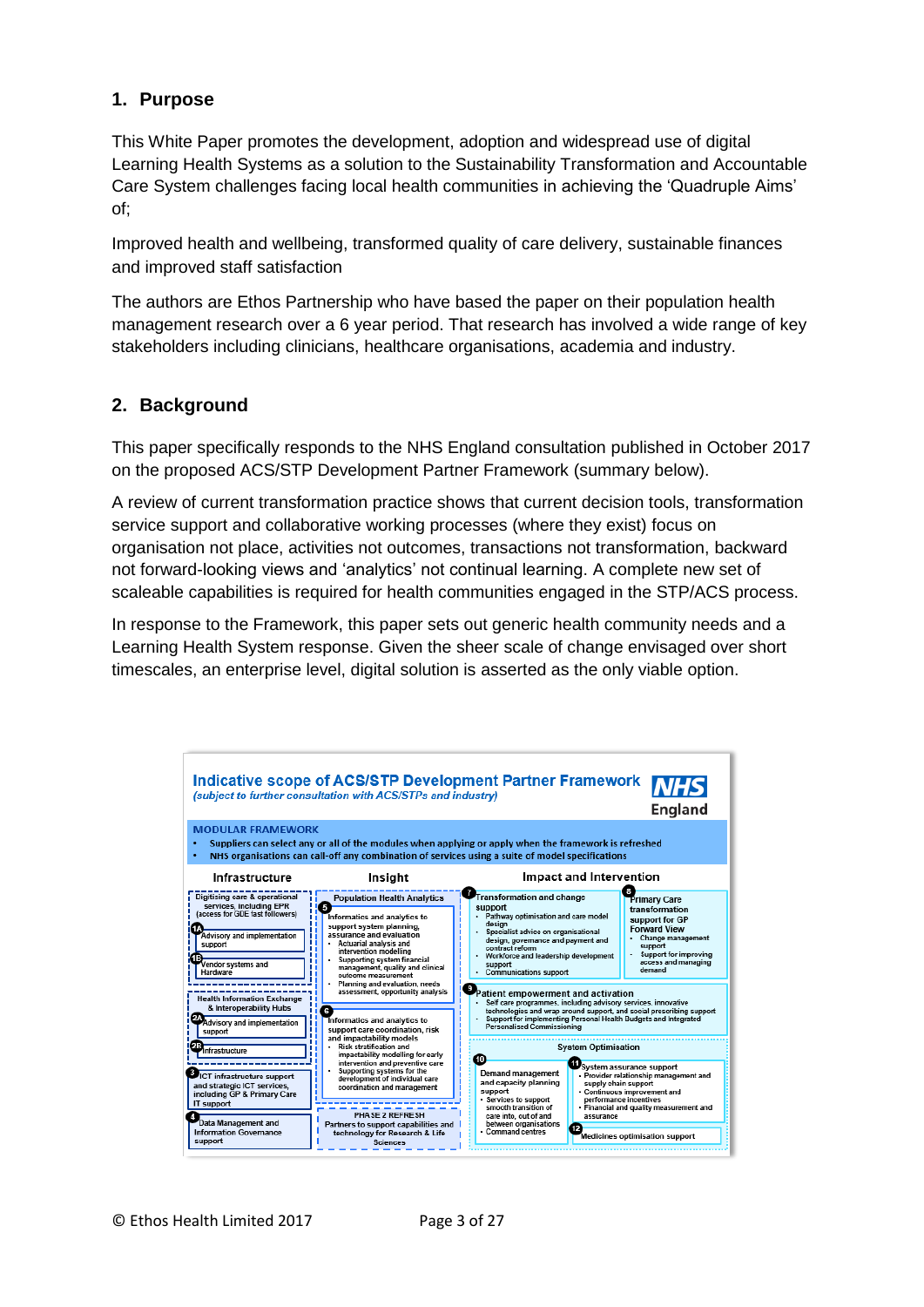# **3. Generic needs assessment**

This paper sets out to systematically define the current position and the generic needs of health communities engaged in place-based transformation as an Accountable Care System development. It has been developed following a review and synthesis of the work of:

- Local health communities
- NHS bodies (including NHS Improvement)
- Thought leadership organisations
- Academic research work
- Service improvement/consulting organisations
- External organisations (as world class exemplars)

In order to facilitate communication, the information has been structured in terms of the NHS Large Scale Change Model:

| Shared purpose                     | Improvement tools      |
|------------------------------------|------------------------|
| Leadership by all                  | Measurement            |
| Spread and adoption                | System drivers         |
| Project and performance management | Motivate and mobilise. |

# **4. Learning Heath Systems solution**

Whilst no 'official' LHS definition exists, the 2015 Institute of Medicine reference is used as a working guide:

An LHS is where *"science, informatics, incentives, and culture for continuous improvement and innovation, with best practices seamlessly embedded in the delivery process and new knowledge captured as an integral by-product of the delivery experience."*

An LHS can operate at various scales from individual patients to health communities to a regional and national level. *However*, the most powerful lessons and the greatest benefits will be secured at regional and national level. Scalability is key from the outset.

#### **This paper asserts a knowledge rich, cost effective, scalable LHS solution will provide significant benefit for health communities engaged in STP/ACO transformation.**

# **5. Tailored LHS solutions**

Whilst alternative change models, national body initiatives, government changes etc will occur, the key principles in this White Paper will not change. As a 'pure' LHS approach they can be quickly and easily assimilated to meet specific market facing requirements.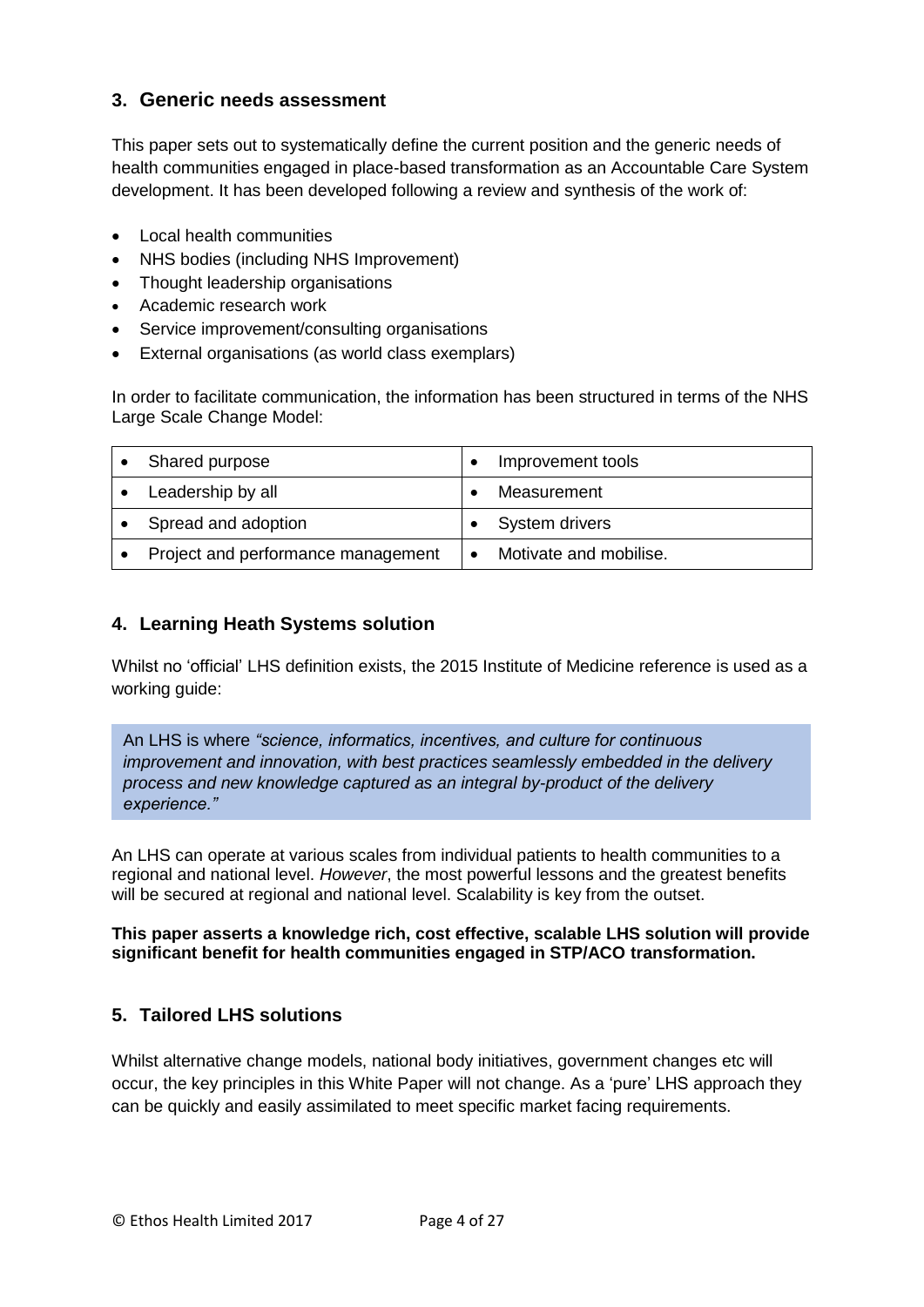# **Appendix**

# **Generic needs and LHS solutions**

# **Contents**

| Section 1 | Needs and Solutions - summary            |
|-----------|------------------------------------------|
| Section 2 | Learning Health Systems - key principles |
| Section 3 | Needs and Solutions - detail             |
| Section 4 | Informatics architecture and platform    |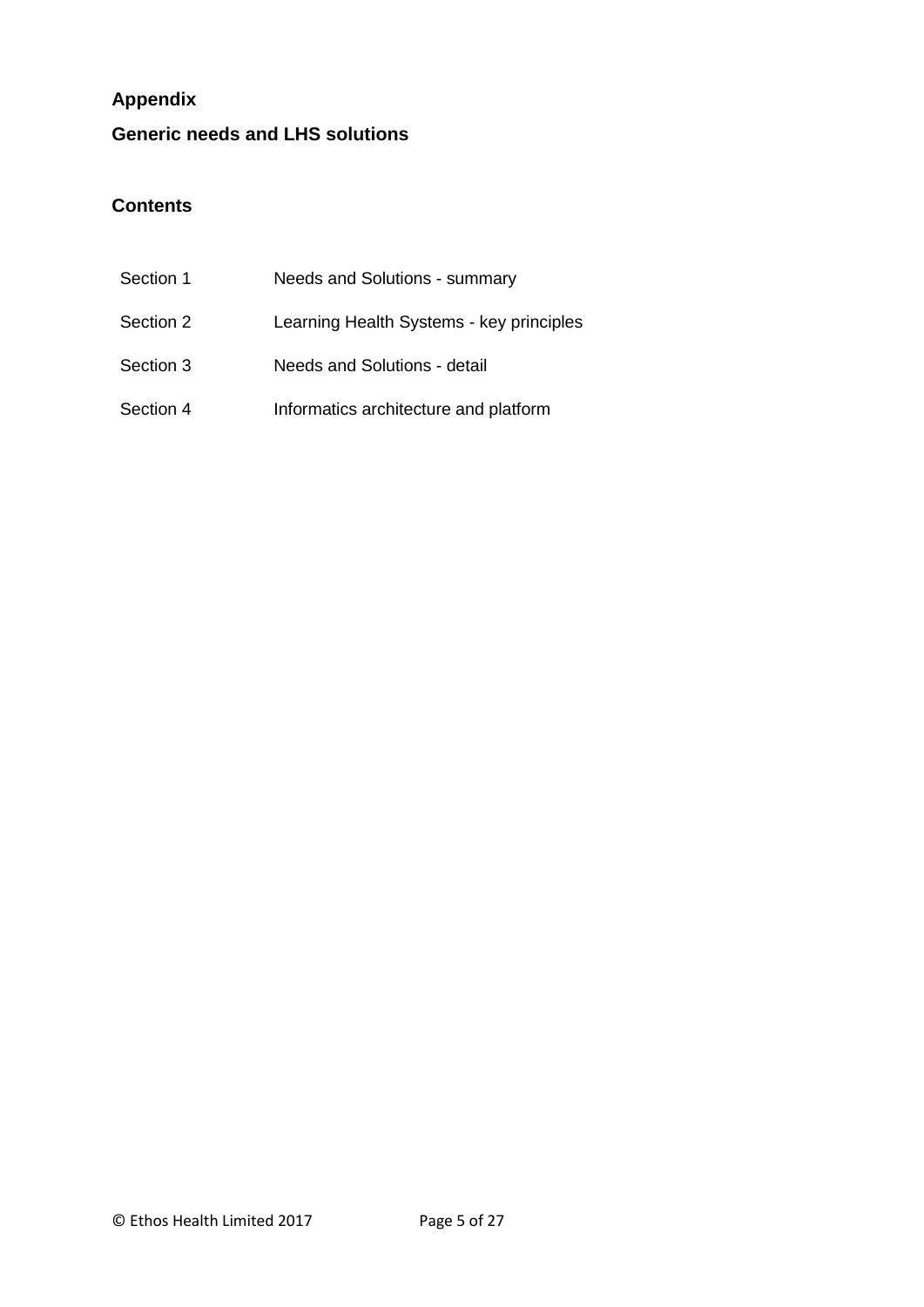# **1. Needs and Solutions - summary**

| <b>GENERIC NEED</b>                                                                                                                                                         | <b>LHS SOLUTION</b>                                                                                                                                                             |
|-----------------------------------------------------------------------------------------------------------------------------------------------------------------------------|---------------------------------------------------------------------------------------------------------------------------------------------------------------------------------|
| <b>Shared purpose</b>                                                                                                                                                       |                                                                                                                                                                                 |
| A community wide method of creating a<br>shared purpose based on common objectives,<br>mutual understanding, strong relationships and<br>trusted intelligence.              | A risk-free simulation environment where<br>communities can explore new service<br>models, evaluate alternatives and reach<br>consensus on 'one view of the world'.             |
| Leadership by all                                                                                                                                                           |                                                                                                                                                                                 |
| A repeatable process for developing a<br>collective form of leadership built on a strong<br>change narrative and ongoing commitment.                                        | A scalable simulation-based process which<br>supports the development of inclusive<br>leadership models on a national level.                                                    |
| <b>Spread and adoption</b>                                                                                                                                                  |                                                                                                                                                                                 |
| A repeatable process to support both the<br>take-on of new health communities and the<br>spread of best practice across those<br>communities.                               | A pre-validated, collaborative simulation<br>platform which can be tailored for individual<br>community needs whilst promoting the<br>transfer of <i>generic</i> best practice. |
| <b>Project and performance management</b>                                                                                                                                   |                                                                                                                                                                                 |
| Using good project and performance<br>management to effect system-wide<br>behavioural change and the delivery of<br>Quadruple Aim outcome measures.                         | A pathway-based simulation process for<br>managing change in project and system<br>terms - specifically geared to continuous<br>learning and system development.                |
| <b>Improvement tools</b>                                                                                                                                                    |                                                                                                                                                                                 |
| A suite of tools that can support continuous<br>learning and system development at a local,<br>regional and national level.                                                 | An integrated yet modular, enterprise level<br>toolset to support the exploration, evaluation,<br>communication, implementation and<br>performance monitoring of change plans.  |
| <b>Measurement</b>                                                                                                                                                          |                                                                                                                                                                                 |
| A systematic method for measuring the impact<br>of individual change initiatives and overall<br>health system performance in Quadruple Aim<br>terms.                        | A systematic, outcome-based method for<br>measuring both intervention impacts and<br>ongoing system performance in Quadruple<br>Aim terms.                                      |
| <b>System drivers</b>                                                                                                                                                       |                                                                                                                                                                                 |
| A transparent governance method where<br>communities can manage system drivers in<br>terms of risks, finances, outcomes and<br>incentives in Accountable Care System terms. | A dynamic, interactive toolset that allows<br>communities to identify, align and manage<br>complex multiple system drivers and<br>outcomes.                                     |
| <b>Motivate and mobilise</b>                                                                                                                                                |                                                                                                                                                                                 |
| A scalable means of mobilising and motivating<br>communities in transformational change<br>activities and adopting new system-wide<br>behaviour patterns.                   | A digital stakeholder management tool which<br>can engage health communities from the<br>outset on continuous process of learning and<br>system development.                    |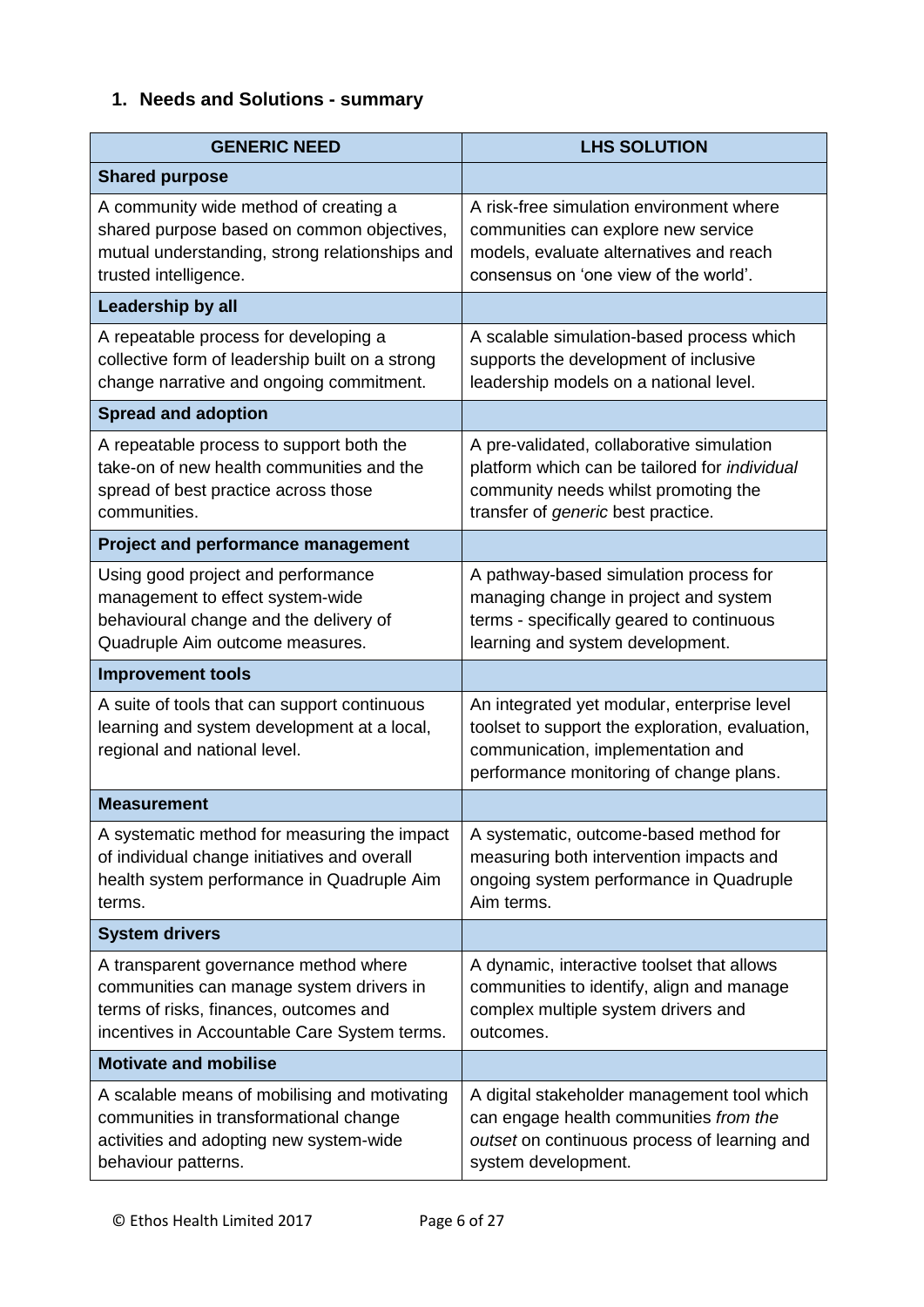# **2. Learning Health Systems - key principles**

# **a) Co design and development**

A solution which supports the ongoing engagement of patients, carers and citizens with healthcare organisations, industrial partners, research institutions and national bodies in codesigning and co-developing transformational service change.

# **b) Population Health Management**

A process which supports Population Health Management in Quadruple Aim terms across the whole healthcare continuum - measured in terms of population health/wellbeing, care quality/experience, per capita healthcare cost and workforce satisfaction.

# **c) Scope and coverage**

A system-wide approach covering *structures* (organisations, policies, roles, resources) *processes* (patient journeys, procedures, information flows) and *behaviour* (mind-sets, trust, power, conflict, and learning) across multiple geographies and stakeholders.

# **d) Scalability and cost effectiveness**

Scalability through a common - and thereby repeatable - pathway based framework across all Long-Term Conditions. Cost effectiveness through a focus on the major 12 disease burden conditions (and their co-morbidities) which together account for circa 60% of all healthcare activity.

#### **e) Knowledge and evidence base**

Solutions built on a conceptually strong knowledge platform covering epidemiology, population analytics, clinical design, outcome frameworks, resource and financial management structures. Evidence must be multi-source and multi-disciplinary but (critically) tested out against 'what actually works' at a local level.

#### **f) Flexible enterprise solution**

On one hand, an overall roadmap vision and enterprise solution is required to ensure scalability. On the other hand, the solution build must be flexible and sensitive to (developing) client needs. A modern 'agile' approach must be taken to solution development.

#### **g) Informatics architecture**

Conceptually *and* operationally strong informatics architectures and delivery platforms which are fundamentally built on a full understanding of population needs, the likely impact of proposed service responses and behavioural change requirements at a system level.

#### **h) World class practice**

As sustainable change cannot be delivered through incremental change only, a mechanism for introducing best and emerging practice from both healthcare and other industries (UK and internationally based).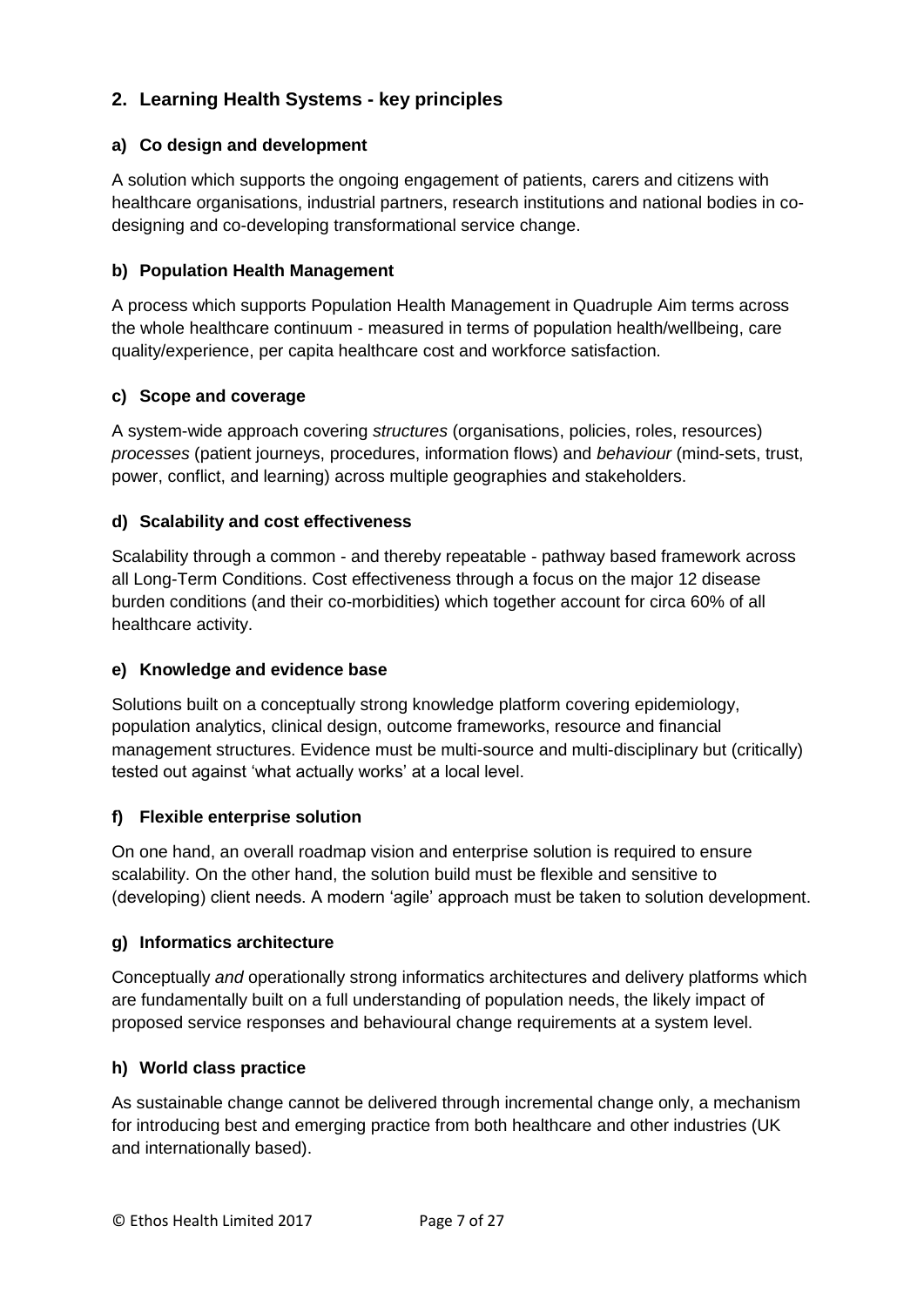# **3. Needs and Solutions - detail**

# **1) Shared purpose**

Place based transformation requires health communities to adopt a fundamentally different vision of the future from the status quo. Consensus and buy-in are essential.

#### *a. New mind-sets and perspectives*

*Current position -* Healthcare transformation is hugely complex with much 'entrenched' thinking and few opportunities for communities to 'think outside of the box'.

*Generic need -* A engagement 'space' is where teams can 'step back' to develop new ways of thinking, a new common language, changed ways of working and new 'mental models'.

*LHS solution -* A risk free simulation environment where teams can think creatively about service provision embracing all emerging practice from healthcare and other industries.

#### *b. Whole system awareness*

*Current position -* Organisational structures do not allow communities to fully understand the opportunities offered by whole systems transformation approaches.

*Generic need* - A learning process where *c*ommunities understand the real nature of whole system thinking, how it impacts Population Health Management and how system change can be successfully delivered in very different ways.

*LHS solution -* Simulation can set the 'context' for whole systems transformation by interactively engaging community in a digital representation of future healthcare systems.

# *c. Relationship building*

*Current position -* Human factors are the biggest transformation barrier with change only happening at the 'speed of trust'. At a very practical level, relationship building takes time.

*Generic need -* An approach which both facilitates and accelerates the development of system wide relationships and building trust between individuals across organisations.

*LHS solution -* A simulation based means of facilitating the 'human process' of relationship building by helping communities 'engage-as-one' and build new multi-disciplinary teams.

#### *d. Outcome aspirations*

*Current position* - Quadruple Aim target setting is a new healthcare process with communities setting mutual goals and describing what change looks like if it came about.

*Generic need -* A simple process which allows teams to develop their joint aspirations in terms of Quadruple Aims - thereby becoming 'investors in' not 'buyers of' change.

*LHS solution* - Using simulation to support communities in interactively and progressively cocreating outcome aspirations.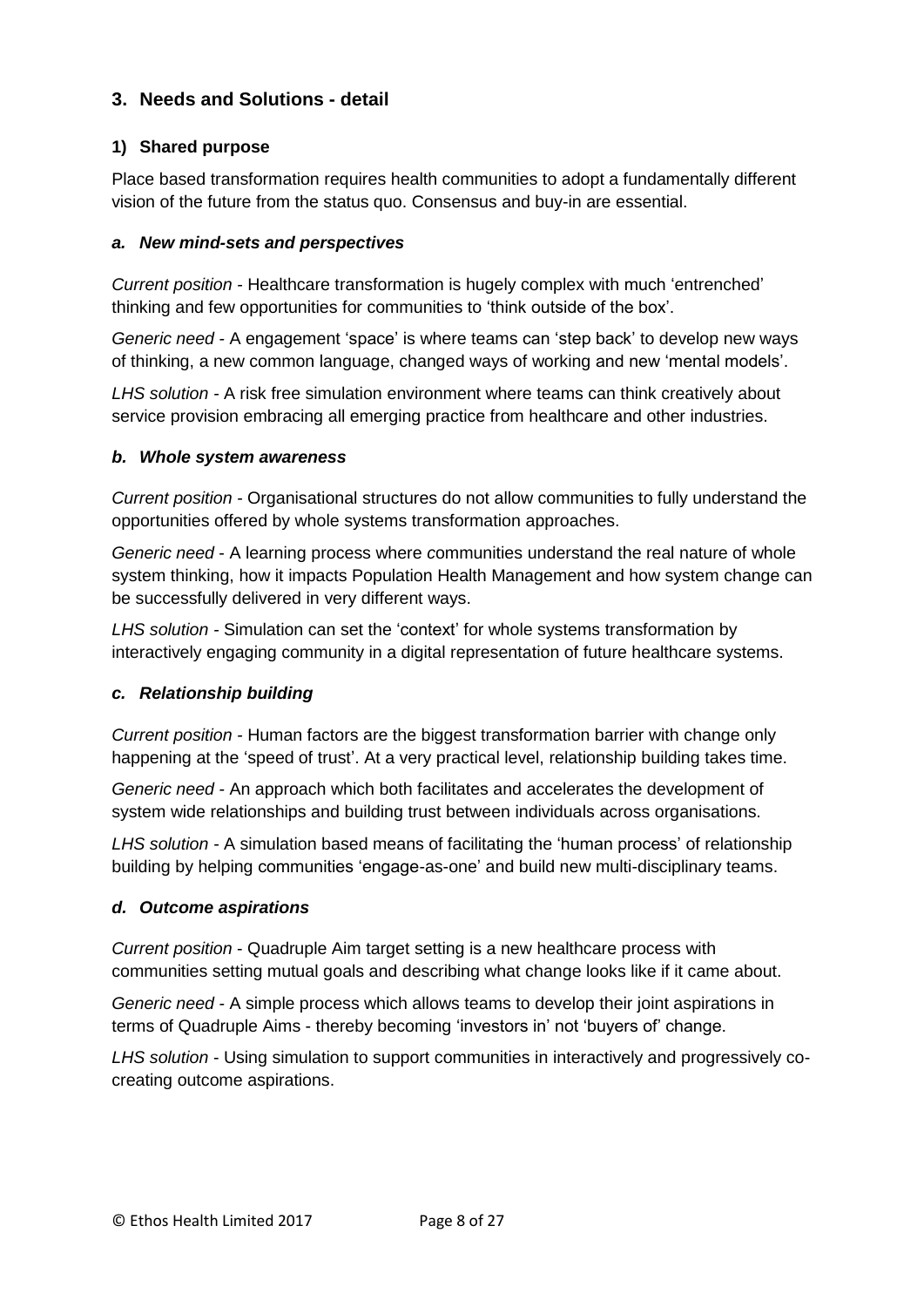# *e. 'Framing' the challenge*

*Current position -* The '£30bn' sustainability challenge is accepted nationally but not so well 'internalised' at a local health community level.

*Generic need -* A means of bringing this challenge 'to life' for communities and identifying the key themes in terms of the multiple processes and systems where change will be focused.

*LHS solution -* Simulation can localise the challenge with community based intelligence and frame change plans in ways that have meaning for local stakeholders.

# *f. Value judgements*

*LHS solution -* Value judgements are often made at a community level with little factual substantiation or identifiable planning assumptions.

*Generic need -* A rational basis for measuring 'value' as it relates to whole systems based transformation (defined and evaluated by stakeholders at meaningful intervals).

*LHS solution -* Simulation can provide a structured process for developing a balanced set of multi-dimensional outcome measures which form the best approximation of value.

# *g. Fundamental realignment*

*Current position* - Transformation can focus on incremental change with limited ways of introducing step change best practice - either from healthcare or external industries.

*Generic need -* A method which will allows communities work to fundamentally realign their service offer across the whole health, care and wellbeing continuum.

*LHS solution -* Simulation can offer a risk-free means of exploring, evaluating and communicating the benefits of *genuinely* transformative service redesign.

# *h. Vision development*

*Current position* - Methods of building shared purpose and collective visions tend to be unstructured, one-off, initiative based and neither robust nor repeatable.

*Generic need* - A common framework to progressively and interactively develop a vision for change - not only locally but also how that vision might align with regional/national programmes. The 'art of the possible' must be balanced with reality-cum-sustainability at a local level.

*LHS solution -* A virtual discovery process based on simulation for engaging stakeholders in co-designing complex transformation visions - binding teams around a shared purpose.

# *i.* **Trade-offs**

*Current position -* At a practical level, trade-offs and 'complex dilemmas' are a day-to-day reality and in particular aligning anticipated outcomes with system drivers.

*Generic need* - A practical method which allows stakeholders to resolve and manage these trade-offs and complex dilemmas.

*LHS solution -* Simulation provides a dynamic, interactive environment where teams can assess, evaluate *and* manage the impact of complex transformation programmes.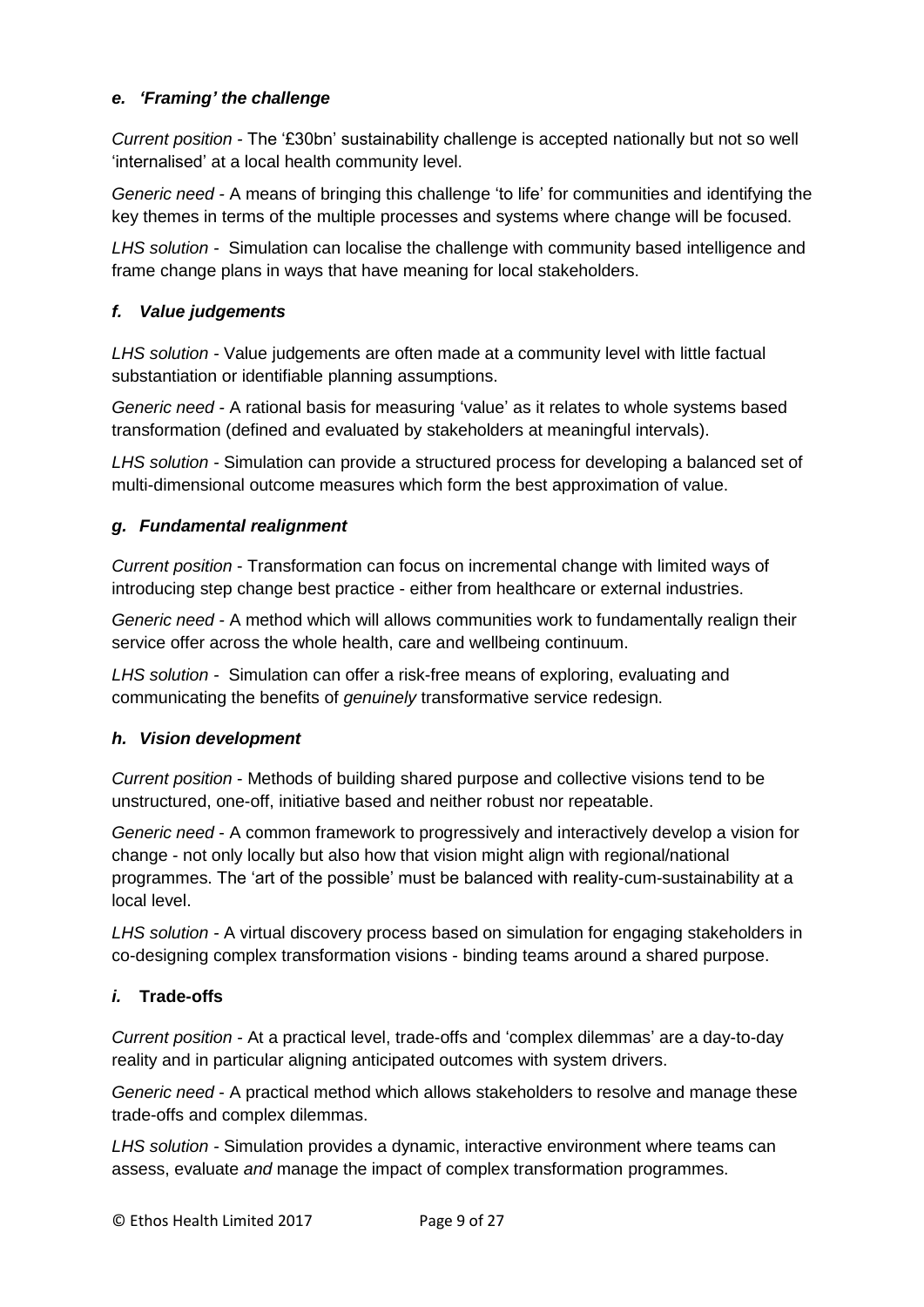# *j. Scalability across communities*

*Current position* - Although shared purpose development is (righty) a *local* experience, the vision development *process* is *primarily* repeatable. Yet no scalable processes exist.

*Generic need* - A repeatable process to facilitate shared purpose development - firstly at health community/regional/national (and aligned at all three levels).

*LHS solution -* Although both content and personalities will (obviously) vary across communities, *s*imulation will support a scalable approach to vision development.

# *k. Sustainability over time*

*Current position* - Shared purpose development is typically a locally driven process with limited interface with the wider healthcare ecosystems.

*Generic need* - A process is required to create the self-sustaining ecosystem which (inter alia) can support vision development.

*LHS solution -* A collaborative simulation platform can help support a healthcare, industry and research based ecosystem to support shared purpose development.

#### *Summary*

*Generic need - A community wide method of creating a shared purpose based on common objectives, mutual understanding, strong relationships and trusted intelligence.*

*LHS solution - A risk free simulation environment where communities can explore new service models, evaluate alternatives and reach consensus on 'one view of the world'.*

# **2) Leadership by all**

Place based transformation demands inspirational leadership - which is often in short supply. Many people must now become 'leaders' - beyond traditional organisational boundaries.

#### *a. Change narrative*

*Current position* - Change narratives often result from 'set piece' transformation planning and are issued periodically. Often, the failure of plans is not because of content but an inability to connect with people around on a solid narrative.

Generic need - Strong, evidence rich narrative which is continually refreshed through engaging 'storytelling' to attract new, active supporters who will support (and drive) change.

*LHS solution* - A systematic method for the development and communication of engaging evidence based narratives in written form or simulation-based visual discovery.

#### *b. Social movements*

*Current position* - Old style 'command and control' processes are unlikely to work in modern large-scale change environment. Social movements are now playing a central role.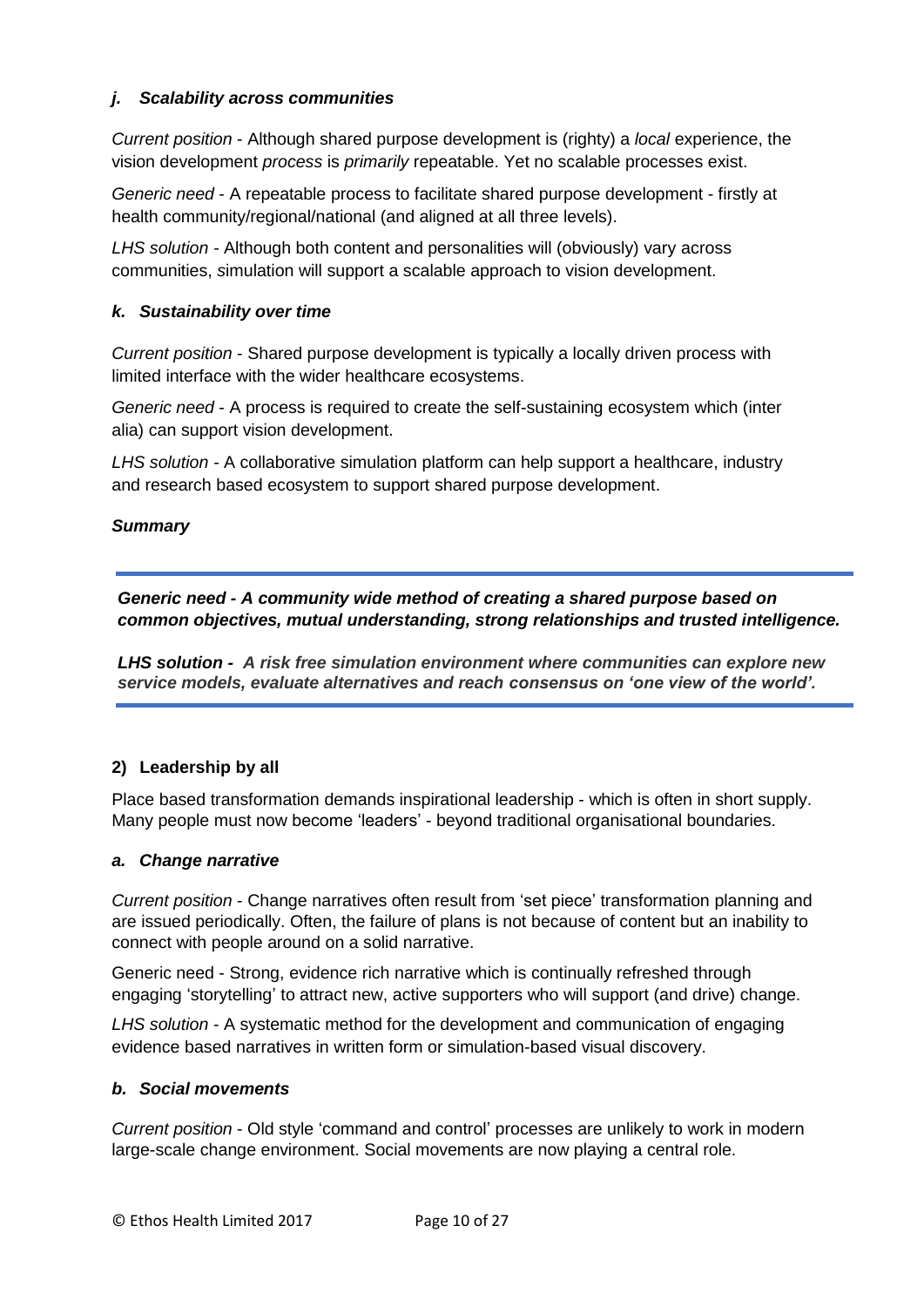*Generic need* - A process to support shifting the balance of power and redistributing leadership. Pulling change through putting it in the hands of the many not the few.

*LHS solution* - Simulation provides digital means to move people from thinking they 'must do' to 'wanting to do' change - and creating future leaders in the process.

# *c. Key stakeholders*

*Current position* - Although transformation programmes must reach many stakeholders, a few key individuals can sometimes lead and inspire the change process.

*Generic need* - Once these key stakeholders have been identified, they need to be supported with the necessary 'tools of the trade' to carry out their job.

*LHS solution* - Simulation can provide a complete toolset to support these key stakeholders to engage with the community at large.

# *d. Leadership energy and momentum*

*Current position* - Healthcare systems have difficulty in maintaining and refreshing leadership energy and momentum over extended periods.

*Generic need* - Both capability and capacity are required to support current and future leadership.

*LHS solution* - Simulation can provide a complete toolset to support systems leadership locally, regionally and nationally.

#### *e. Key themes*

*Current position* - Processes do not exist to identify and communicate the key transformation themes that people can relate to.

*Generic need* - Supporting stakeholder communications at each incremental stage of transformation process - from vision through design to delivery.

*LHS solution -* Simulation provides a digital means for conducting a sustainable communications process.

#### *f. Maintaining commitment*

*Current position* - At a practical level, one of the biggest challenges in any transformation programme is maintaining commitment once implementation is underway.

*Generic need* - A process which embeds continual learning and system development as a 'way of life' in heath communities.

*LHS solution -* Simulation supports *a* process of continual learning and system development at a local, regional and national level.

#### *g. Scalability across communities*

*Current position -* in an era when the health service is trying to promote wider leadership skills (and reduce 'hero' leadership), few practical tools exist to support 'leadership by all'.

*Generic need* - an array of toolsets and processes is required to support and facilitate leadership development.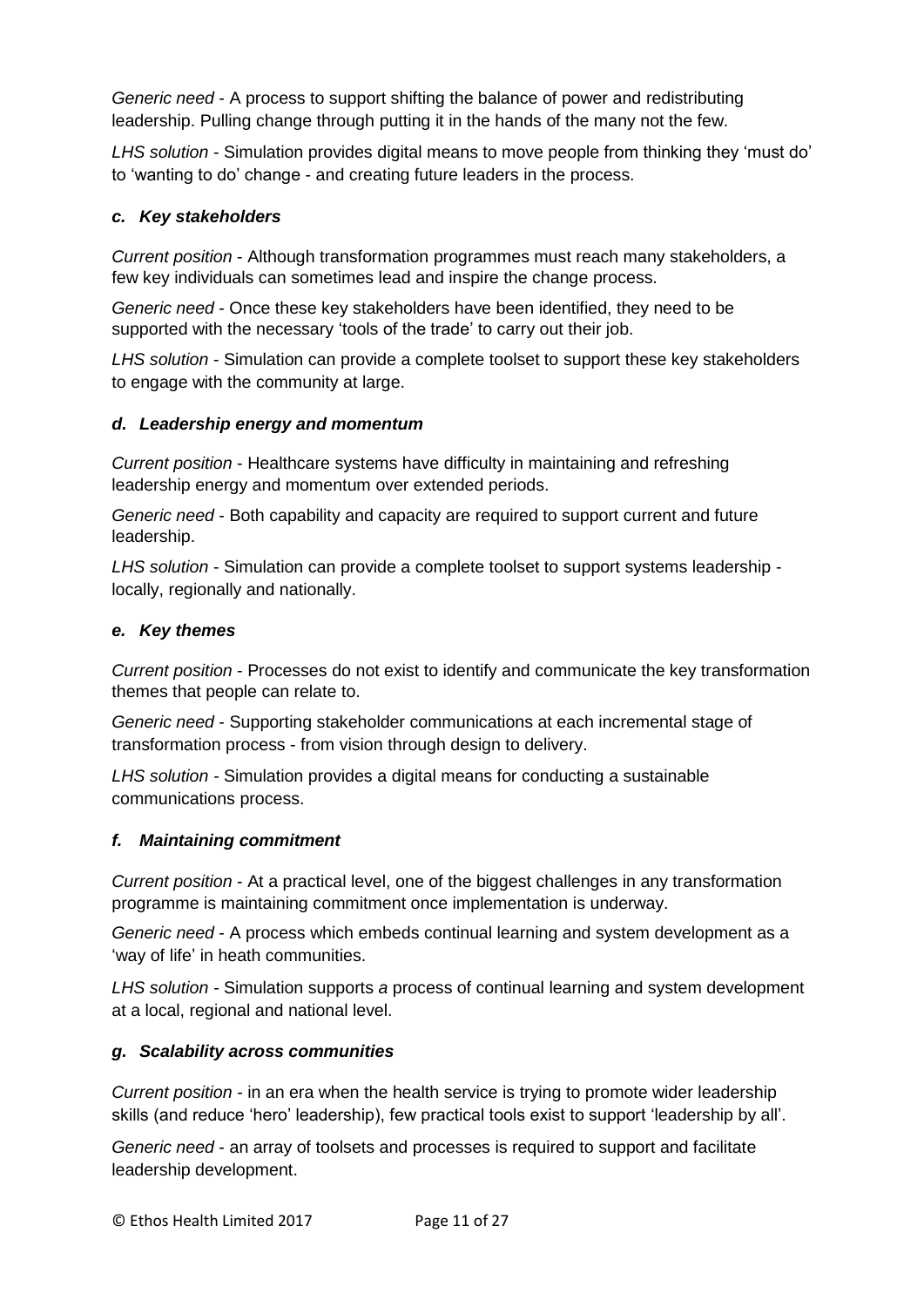*LHS solution -* Simulation provides an ideal digital mechanism for building whole systems based leadership across health communities.

# *h. Sustainability over time*

*Current position - '*Leadership by all' will result in a very different leadership model with not only engagement of the whole local community but the healthcare ecosystem as a whole.

*Generic need* - Tools and processes are required to develop a collaborative leadership system across the healthcare ecosystem.

*LHS solution -* Simulation provides a digital means to effectively engage a new 'leadership by all' business model - leveraging healthcare, industrial and research organisations.

# *Summary*

*Generic need - A scaleable process for developing collective leadership built on a strong change narrative and ongoing commitment.* 

*LHS solution - A scalable simulation-based process which supports the development of inclusive leadership models on a national level.*

# **3) Spread and adoption**

Placed-based transformation at scale and pace requires best practice to be captured and disseminated across multiple geographies, multiple organisations and stakeholder groups.

#### *a. Capturing and disseminating best practice*

*Current position -* Much good work exists but effective and efficient scale up requires a scalable 'engine' to systematically capture and disseminate best practice.

*Generic need* - A digital 'conduit' to capture best practice at both an overall system and a specific initiative level - targeted at those with the greatest population health benefit.

*LHS solution -* Simulation provides a digital engine to capture and disseminate generic best practice - critically tailored at a local level through community specific intelligence.

#### *b. New site support*

*Current position -* Notwithstanding the transfer of best practice, new sites do not have 'readymade' support packages to support their transformation activity.

*Generic need -* Pre-validated evaluation tools should be provided to all sites, so they can assimilate best practice for themselves - based on their own local intelligence.

*LHS solution -* Simulation provides a digital backbone for proactively supporting new site take on and encouraging them to undertake the evaluation of successful best practice.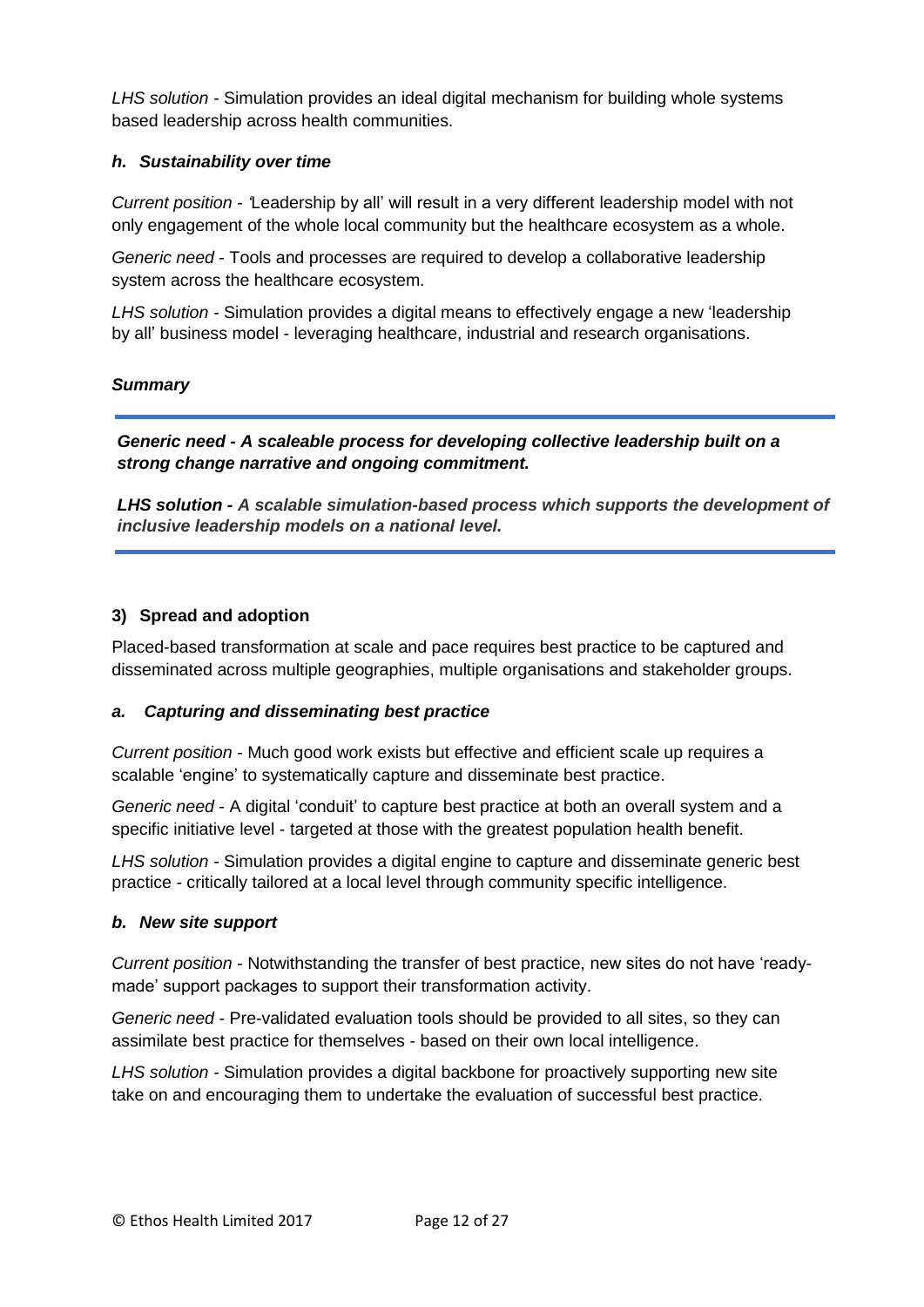# *c. Common pathway architectures*

*Current position -* Whilst a pathway focus is starting in STP plans, a planning 'architecture' has yet to emerge. Whilst external industries must 'create' business planning architectures, healthcare's is 'readymade'. A pathway is a pathway!

*Generic need* - A common planning architecture which focuses on the 122 (recognised) Long Term Conditions ('LTC') which account for 74% of all healthcare activity.

*LHS solution -* Simulation solutions are built on a repeatable pathway based framework which in terms of cost effectiveness focuses on the top 12 LTCs which account for c 60% of all healthcare activity.

# *d. Multi-site comparison*

*Current position -* No structured basis exists for multi-site comparison and benchmarking for knowledge, intelligence and insight sharing purposes.

*Generic need -* A common structured process for benefits extrapolation, causal link identification, value for money assessment, sustainability analysis and understanding population health outcomes.

*LHS solution -* Simulation can provide a 'digital conduit' for the progressive collation, synthesising and comparison of knowledge, intelligence and insights.

# *e. Capability and capability building*

*Current position* - Systematic methods do not currently exist for building whole system based transformation capacity either at local, regional or national level.

*Generic need –* An approach that provides for both *capability* and *capacity* scale up. *Capability* in the form of formal programme for developing whole systems based transformation capacity at all levels. *Capacity* in the form of digital service delivery.

*LHS solution* - A simulation based LHS provides a systematic means for capability building in terms of knowledge transfer/skills development and capacity in the form of cost effective, repeatable health community services.

# *f. Scalability across communities*

*Current position -* No scalable infrastructure or 'enterprise' scale tools exist for either site support or learning transfer.

*Generic need* - Without such enterprise scale solutions, place-based transformation will not succeed. An enterprise scale solution is required.

*LHS solution -* Simulation provides an ideal platform to build an enterprise scale LHS at a local, regional and national level.

#### *g. Sustainability of change*

*Current position* - Although it is recognised that a healthcare ecosystem is required to firstly create and secondly sustain changes in healthcare, no support mechanisms currently exist.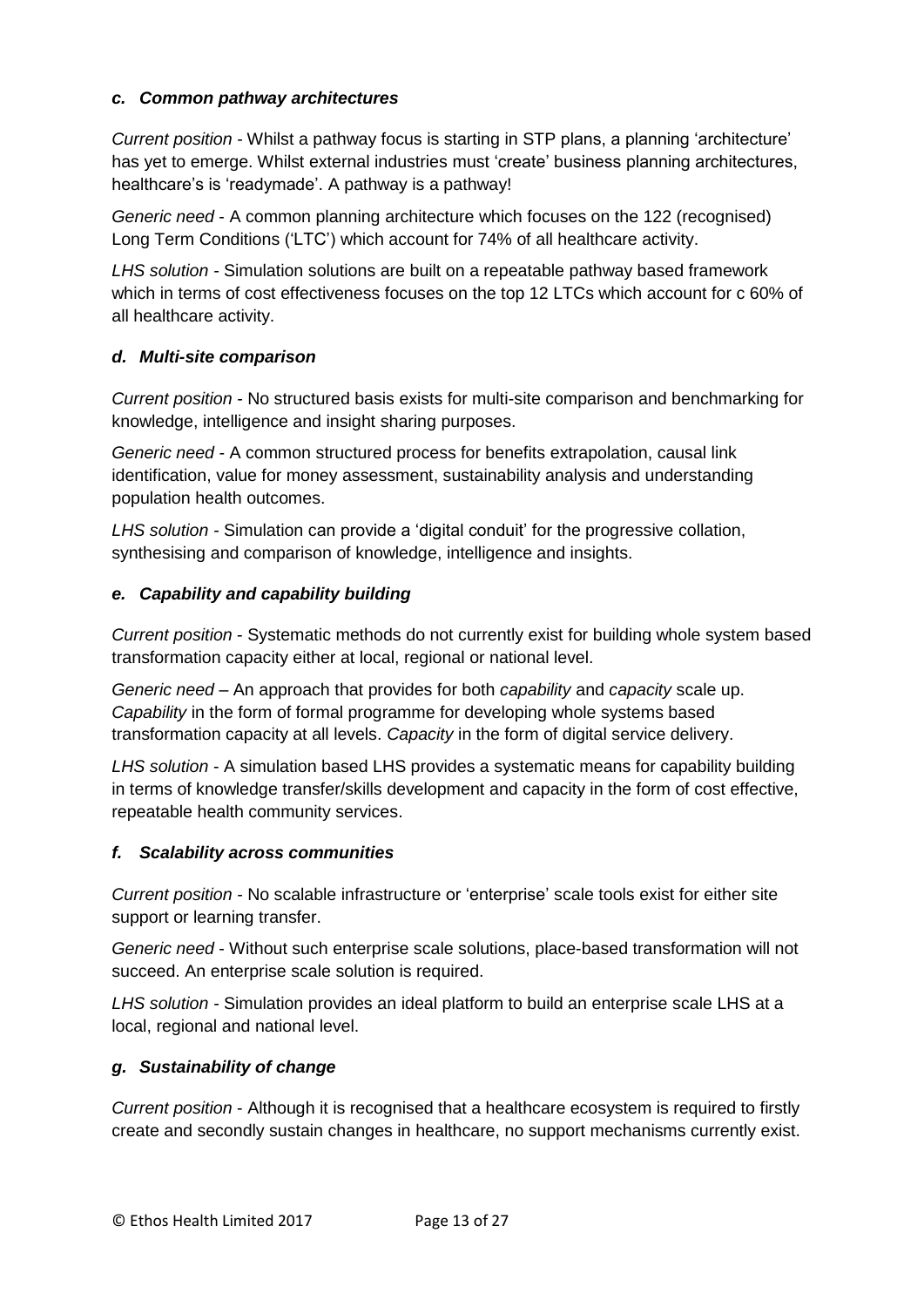*Generic need* - A method is required that brings together a whole health ecosystem (healthcare organisations, industrial partners and research organisations) to create and sustain long-term healthcare change.

*LHS solution -* Simulation provides a digital infrastructure for enlisting and maintaining the ongoing support of the wider healthcare ecosystem in delivering scalable change.

#### *Summary*

*Generic need - A repeatable process to support both the take-on of new health communities and the spread of best practice across those communities.*

*LHS solution - A pre-validated, collaborative simulation platform which can be tailored for individual community needs whilst promoting the transfer of generic best practice.*

#### **4) Project and performance management**

Place based transformation requires a common and consistent approach to project and performance management.

#### *a. Structure, process or behaviour?*

*Current position* - Transformation has 1) *structural* (organisations, policies, roles, resources), 2) *process* (patient journeys, procedures, information flows) and 3) behavioural (mind-sets, trust, power, conflict, and learning) prerequisites. Currently addressed separately.

*Generic need* - A method that reconciles and integrates all three perspectives in one project and performance management approach.

*LHS solution -* Simulation integrates these perspectives through a condition pathway model. Put simply it models the 'real world' through one framework - common to all LTCs. As the approach is a standard one, it lends itself to repeatable software solutions.



Many external industries with multiple sites call this a 'business process architecture'.

#### *b. Transformation frameworks*

*Current position* - Planning frameworks are a mix of resource, clinical and financially based structures. This results in one off, fragmented and non-repeatable approaches.

*Generic need* - A framework which again represents real world transformation planning and implementation processes.

*LHS solution -* Simulation provides a common and consistent cohort based approach based on agreed pathways structures – covering the whole transformation cycle.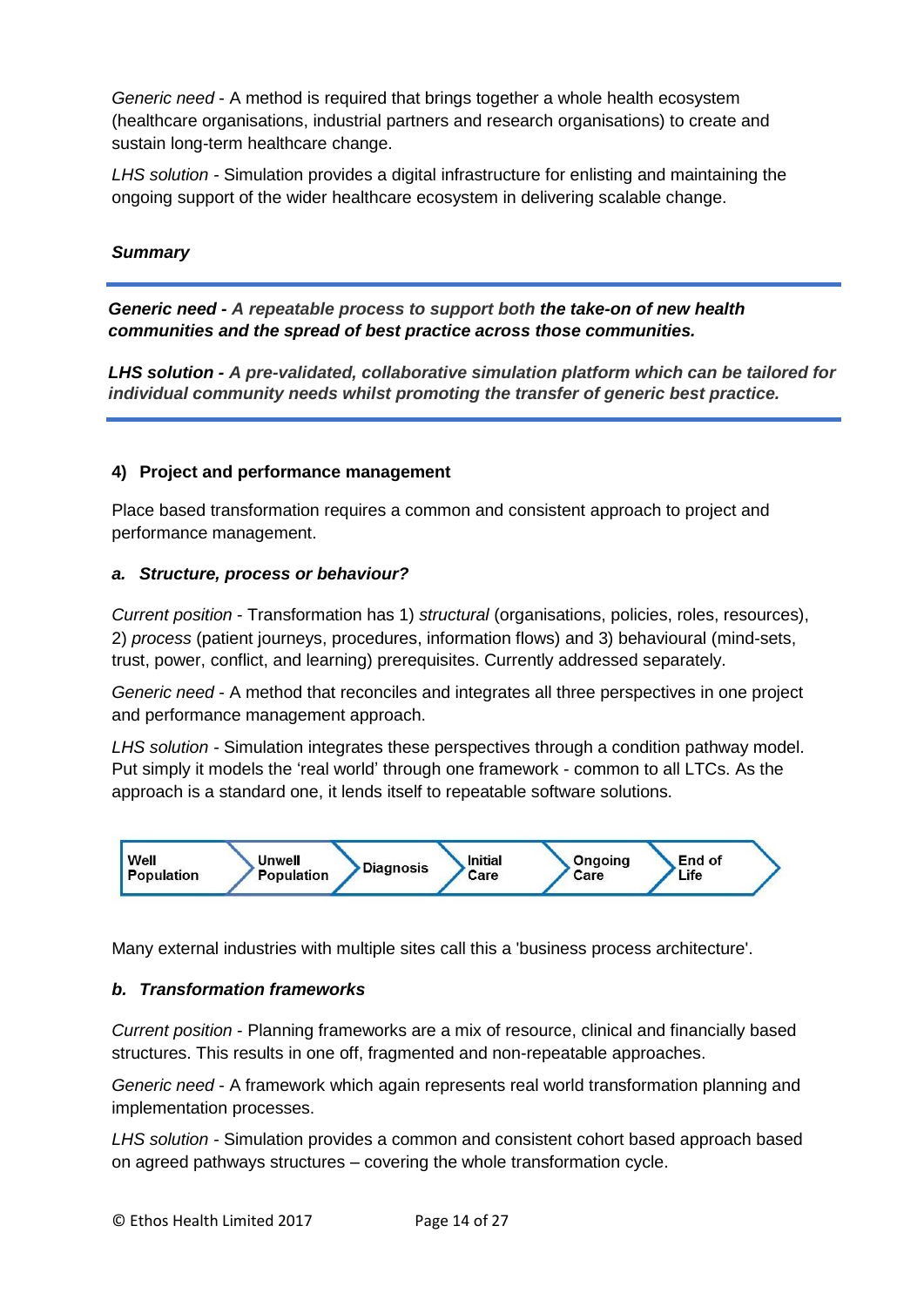# *c. Pre-validation*

*Current position -* Current decision-making tools are not pre-validated in epidemiology, clinical, financial, outcome and resource management terms.

G*eneric need* - Decision making tools should be pre-validated at a national level - whilst preserving the integrity of localised solutions at a health community level.

*LHS solution -* Simulation of offers a solution where models are pre-validated structurally leaving communities to populate models based on local intelligence.

# *d. Openness and transparency*

*Current position -* Transformation decisions are often taken on opaque assumptions which have been neither shared nor agreed - 'black box' decision making.

*Generic need* - A governance and decision-making process in which all decisions are open and transparent in terms of underlying assumptions.

*LHS solution -* Simulation provides a reliable decision-making toolset for making underlying assumptions open and transparent for scrutiny and review.

# *e. Appropriate baselines*

*Current position -* Transformation baselines (the 'as-is') are frequently neither clear nor agreed as a planning baseline.

*Generic need* - A formal process for baseline development and agreement in terms of service level performance, outcomes, costs etc.

*LHS solution -* Simulation compares 'as-is' and 'to-be' scenarios and uses a formal process to set baselines at the outset.

# *f. Alternative service models*

*Current position -* There are no current means of exploring and evaluating the impact of alternative service models – from other English or UK organisations or further, other countries.

*Generic need* - A process is required for exploring, evaluating and communicating the benefits of alternative service models in outcome based terms.

*LHS solution* - Simulation provides a process for exploring, evaluating and communicating the benefits of alternative service models in outcome based terms.

# *g. Planning and evaluation*

*Current position -* Planning and evaluation processes are typically separate with continuous learning and system development becoming very difficult.

Generic need - A process where planning and evaluation develop 'hand in hand' - both for evaluating transformation plans and ongoing measurement and corrective action.

LHS solution - Simulation provides an integrated structure for planning and evaluation – across the whole transformation cycle.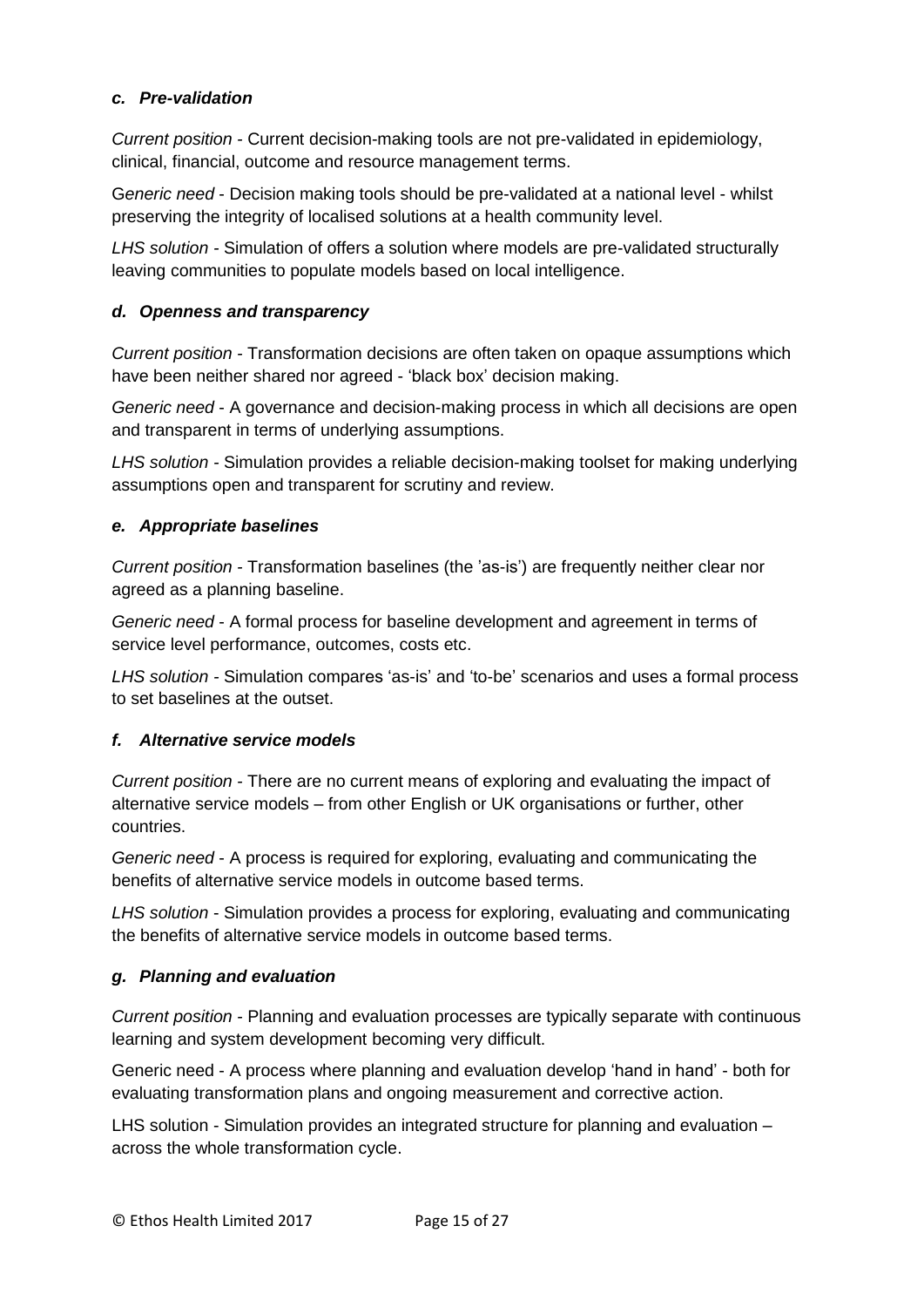# *h. Strategic alignment*

*Current position -* Local initiatives must be aligned (where appropriate) with regional and national aims, strategies, initiatives and structures.

*Generic need -* A method where national guidelines/principles can be embedded locally whilst supporting local ownership of localised solutions.

LHS solution - Simulation delivers nationally pre-structured transformation improvement models which can be tailored with localised intelligence at community level.

# *i. Causal links*

*Current position* - Healthcare transformation is the most complex of *any* industry. Few techniques exist for causal/benefits linking and identifying unintended consequences.

*Generic need* - Static logic model approaches need to be extended to cover the dynamic appraisal of causal factors and complex system drivers.

*LHS solution -* Simulation is purpose designed (through algorithms) to identify and communicate *c*ausal links and unintended consequences.

#### *h. Behavioural change*

*Current position -* Evidence collection is important but scaleable change should focus on hearts, minds and human behaviour as well expanding evidence bases.

*Generic need* - A scalable process for changing system-wide behaviour at local, regional and national level.

*LHS solution -* Simulation can provide a scalable method of engaging disparate shareholders in complex transformation with a focus on behavioural change. Much successful experience can be brought to bear from other industries.

#### *j. Scalability across communities*

*Current position -* With a focus on single community sites to date, scalable project and performance management processes have yet to develop.

*Generic need* - Place based transformation requires a common and consistent approach to project and performance management.

*LHS solution -* Simulation can provide a scalable solution for project and performance management at a local, regional and national level.

#### *Summary*

*Generic need - Using good project and performance management to effect system-wide behavioural change and the delivery of Quadruple Aim outcome measures.*

*LHS solution - A pathway-based simulation process for managing change in project and system terms - specifically geared to continuous learning and system development.* 

© Ethos Health Limited 2017 Page 16 of 27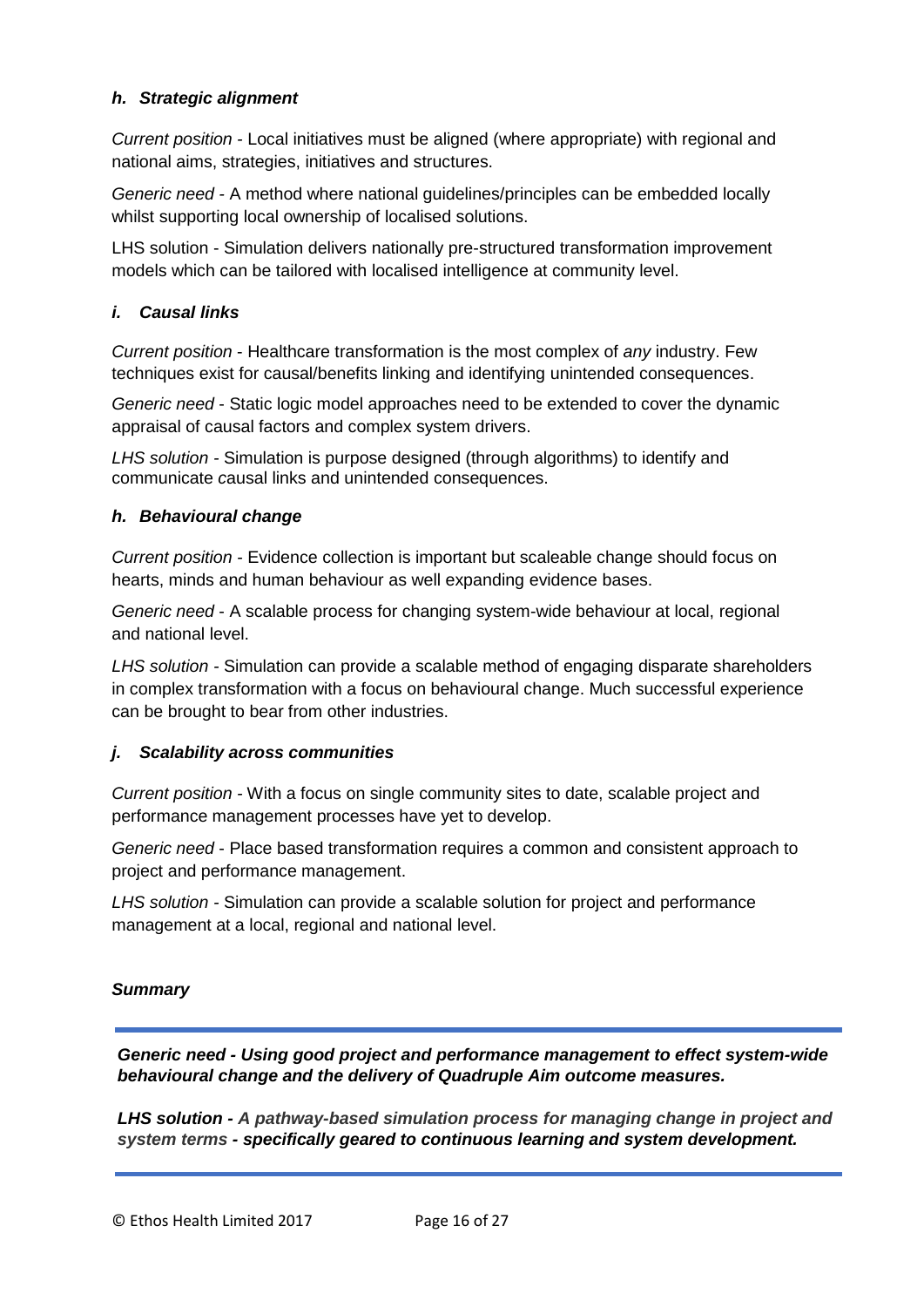# **5) Improvement tools**

Place-based transformation requires the appropriate analytical resources. Teams must have a full understanding of population needs, the likely impact of proposed service responses or behavioural change required at a system level.

#### *a. Informatics infrastructure*

*Current position -* Informatics infrastructures were designed to meet individual care organisations' needs - not complex, multiple condition care.

*Generic need* - An enterprise information architecture to capture, process, store and communicate data to support complex transformative care programmes.

*LHS solution -* Simulation uses a purpose-built information architecture to support place based transformation in terms of cohort needs, likely service responses and anticipated outcomes.

# *b. Fostering innovation*

*Current position* - Notwithstanding the transfer of external best practice, communities lack support processes to foster innovation.

*Generic need -* Tools and methods to support innovative and step change transformation on repeatable health community basis.

*LHS solution -* Simulation generates trust among a group of partners and triggers interest among others which breeds innovation. 'Think like a system, act like an entrepreneur'.

#### *c. Impact assessment*

*Current position -* Local teams cannot assess the impact over time of their transformation plans. Quadruple Aims cannot be assessed conceptually let alone practically.

*Generic need -* A dynamic system to evaluate alternative service models in terms of multiple outcome indicators - with all assumptions open and transparent for scrutiny and review.

*LHS solution -* Simulation uses algorithmic means to provide an assessment toolset to evaluate the Quadruple Aim impact of alternative service models.

#### *d. Single conditions*

*Current position -* Focus will continue on single pathway transformation but with an increasing focus on their co-morbidities. Without entrenching 'silo based care' yet further, much work has still to be done and much to be learnt from single pathway transformation.

*Generic need* - This condition pathway is common to all LTCs - so it lends itself to repeatable decision-making tools and solutions. When considered with related comorbidities, a systematic approach to a single pathway service redesign will not only have immediate pathway benefits but wide learning re complex service redesign.

*LHS solution* - Simulation focused on single pathways and their co morbidities is increasingly being used as an important 'stepping stone' towards an understand full complex care service provision. Fundamentally, as a start point for communities to understand population need, likely service responses and their impact on anticipated Quadruple Aim outcome targets.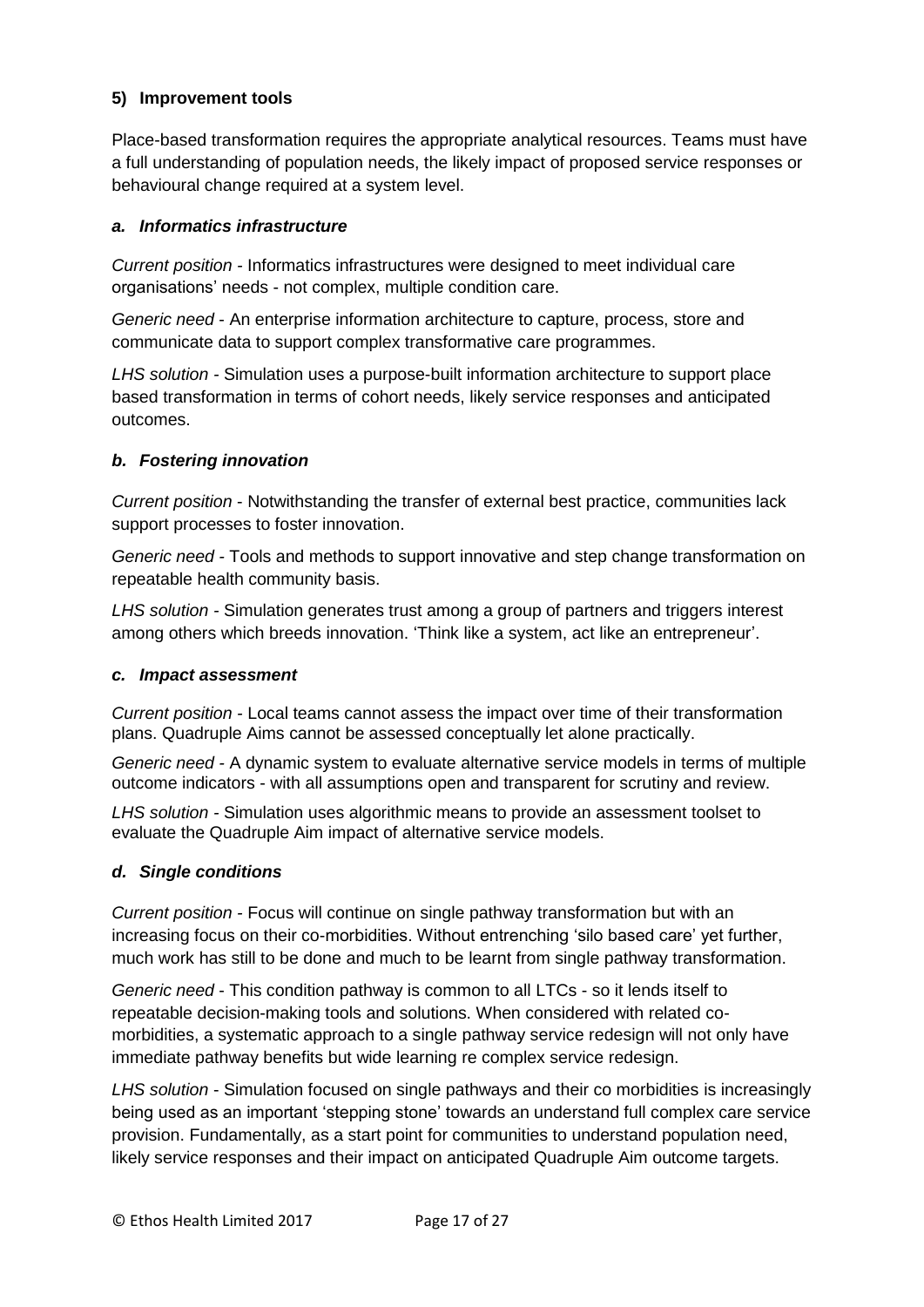# *e. Complex care*

*Current position* - With an accelerating focus on complex care driven transformation, future service responses will be very different to the present. Many initiatives are underway (e.g. the Electronic Frailty Index) but much development work is needed.

*Generic need* - Toolsets and processes to support the development of complete new system-wide mind-sets on the one hand coupled with service responses based on multidisciplinary skillsets, system-wide capacity and 'connectedness'.

*LHS solution -* Simulation provides communities with toolsets and processes which support new complex care definitions of population need, an understanding of the likely multidisciplinary service responses and their impact on anticipated Quadruple Aim outcome targets. Above all, simulation can support the industry as it moves through a once in a lifetime cultural change towards the delivery of sustainable integrated care.

# *f. Continuous learning and system development*

*Current position -* Transformation is a long term continuous journey of planning, measurement, learning and corrective action with 'instant results' unlikely.

*Generic need -* A reliable platform to support community teams in continuous learning and system development.

*LHS solution* - Simulation integrates one-off service redesign projects into a continuous learning and system development.

# *g. Planning horizons*

*Current position -* Short term planning routines exists (e.g. 30, 60, 90-day plans). So too do longer term, transformation planning cycles. *However*, processes tend not to be joined up often leading to unintended consequences.

*Generic need* - A means to align short, medium and long-term approaches to transformation planning as a continuous journey of planning, measurement, learning and corrective action.

*LHS solution* – Simulation support multi-horizon perspectives to transformation looking forward to up to 20 years but more practically 5-7 years.

#### *h. Product and service evaluation*

*Current position -* No systematic method exists for evaluating the impact of new products and services in whole system terms (e.g. pharmaceuticals, digital products).

*Generic need -* A method for exploring which new innovations or technologies may be beneficial? Which alternative service models might be appropriate? At what cost? What are the anticipated outcomes? The financial impact?

*LHS solution* - Simulation provides a systematic solution for evaluating new products as an integral part of a whole system transformation programme.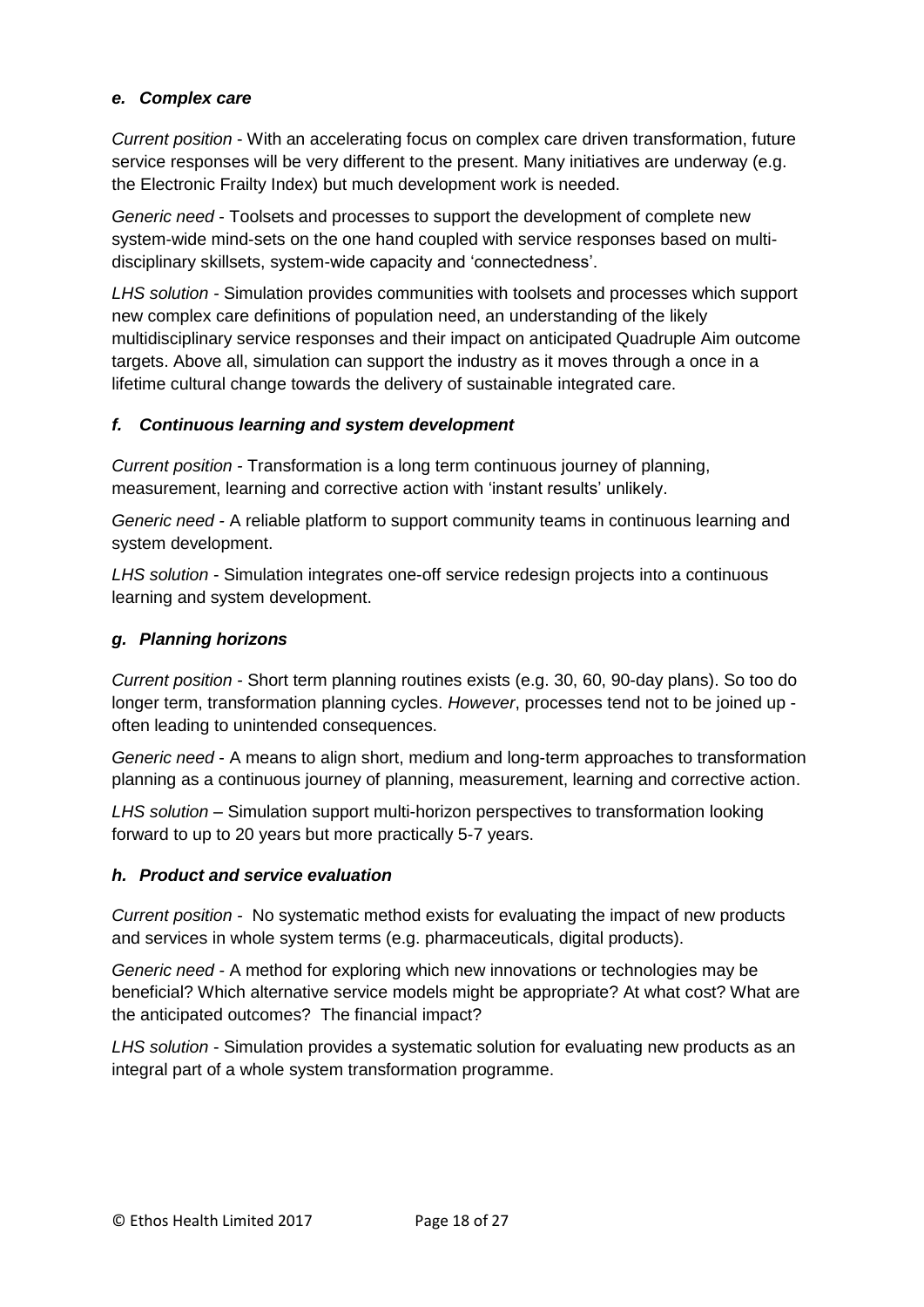# *i. Knowledge provision*

*Current position -* The effectiveness of centrally collected evidence is limited if it cannot be localised at health community level.

*Generic need -* A system of knowledge provided through a semantic knowledge search engine and structured through a formal knowledge management methodology.

*LHS solution* - Simulation supports context sensitive knowledge search supported by a formal knowledge management process covering scanning, codifying, abstracting, disseminating, absorbing and continuous improvement.

# *j. Skills and workforce planning*

*Current position* - Communities must be able to develop, retrain and retain a workforce with the right skills, values and behaviours with sufficient numbers in the right locations.

*Generic need* - In parallel with any transformation process, a skills and workforce planning capability is required.

*LHS solution -* Simulation provides the means to respond to different transformation scenarios with appropriate skills and workforce strategies.

#### *k. Scalability across communities*

*Current position -* The focus to date of improvement tools has tended to be at a single community level - and even then, with little regard for repeatability.

*Generic need* – Scalable tools are required which both support new take on and the sharing of emerging best practice across sites.

*LHS solution -* Simulation provides a complete solution both to support new take on and to share emerging best practice across sites.

#### *l. Sustainability over time*

*Current position* - Improvement tools - where they exist - are not yet fully used across the healthcare ecosystem.

*Generic need* - A common set of improvement tools to support place-based transformation to bind the healthcare ecosystems together to deliver joint solutions.

*LHS solution -* Simulation provides a structured, disciplined approach to project and performance management.

#### *Summary*

*Generic need - A suite of tools that can support continuous learning and system development at a local, regional and national level.*

*LHS solution* **-** *An integrated yet modular, enterprise level toolset to support the exploration, evaluation, communication, implementation and performance monitoring of STP plans.*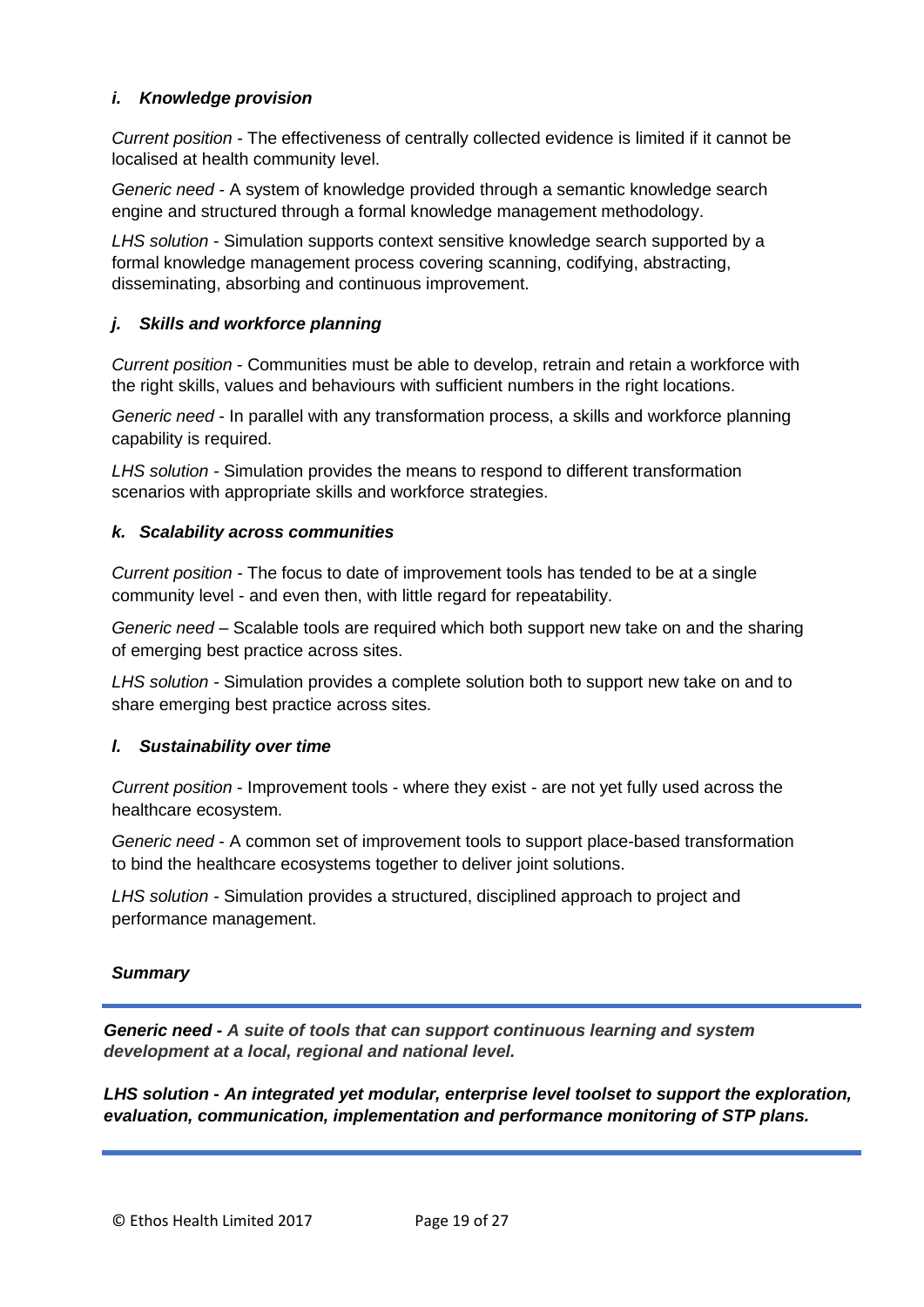# **6) Measurement**

Place-based transformation requires a robust Quadruple Aim measurement process for both impact assessment and population level health improvement overall.

#### *a. Outcome measurement*

*Current position* - Measurement processes are not designed to support a Quadruple Aim management approach.

*Generic need* - If healthcare processes are to be arranged around desired outcomes, the impact of alternative service models must be measured at a population health level.

*LHS solution* - Simulation supports (through algorithmic means) system-wide impact assessment of change proposals in Quadruple Aim terms.

# *b. 'Soft' measurement*

*Current position -* Soft measures tend not to be used because it is 'too difficult' despite their (often critical) importance to successful transformation.

*Generic need* - A measurement process is required where soft measures are supported at both a conceptual and practical level.

*LHS solution* - Simulation supports the system-wide measurement of all Quadruple Aim outcomes through algorithmic means.

# *c. Early impacts*

*Current position -* Early impacts/'quick wins' are critical in any change programme. Time and confidence are the key. The 'first mile of a thousand-mile journey' is often the most important.

*Generic need* - A 'light touch' measurement framework for communicating early impact benefits is essential but one which is aligned with overall measurement objectives.

*LHS solution -* Simulation supports and reinforces the communication of early win benefits in terms of changes which can be delivered nationally. The areas most likely to deliver tangible results can be identified in advance.

#### **d.** *Experiential evidence*

*Current position* - Little evidence yet exists to validate integrated care at a health community level. Indeed, 'gold standard' RCT type approaches may actually be counter-productive.

*Generic need* - A process where evidence is driven by the best external evidence, but also tested against 'what actually works' locally.

*LHS solution -* Simulation supports a process of 'lived experience' which helps overcome cultural and organisational barriers by securing consensus and buy in.

#### *e. Local indicators*

*Current position* - Mechanisms do not exist at present to align local indicators with higher level regional/national strategies.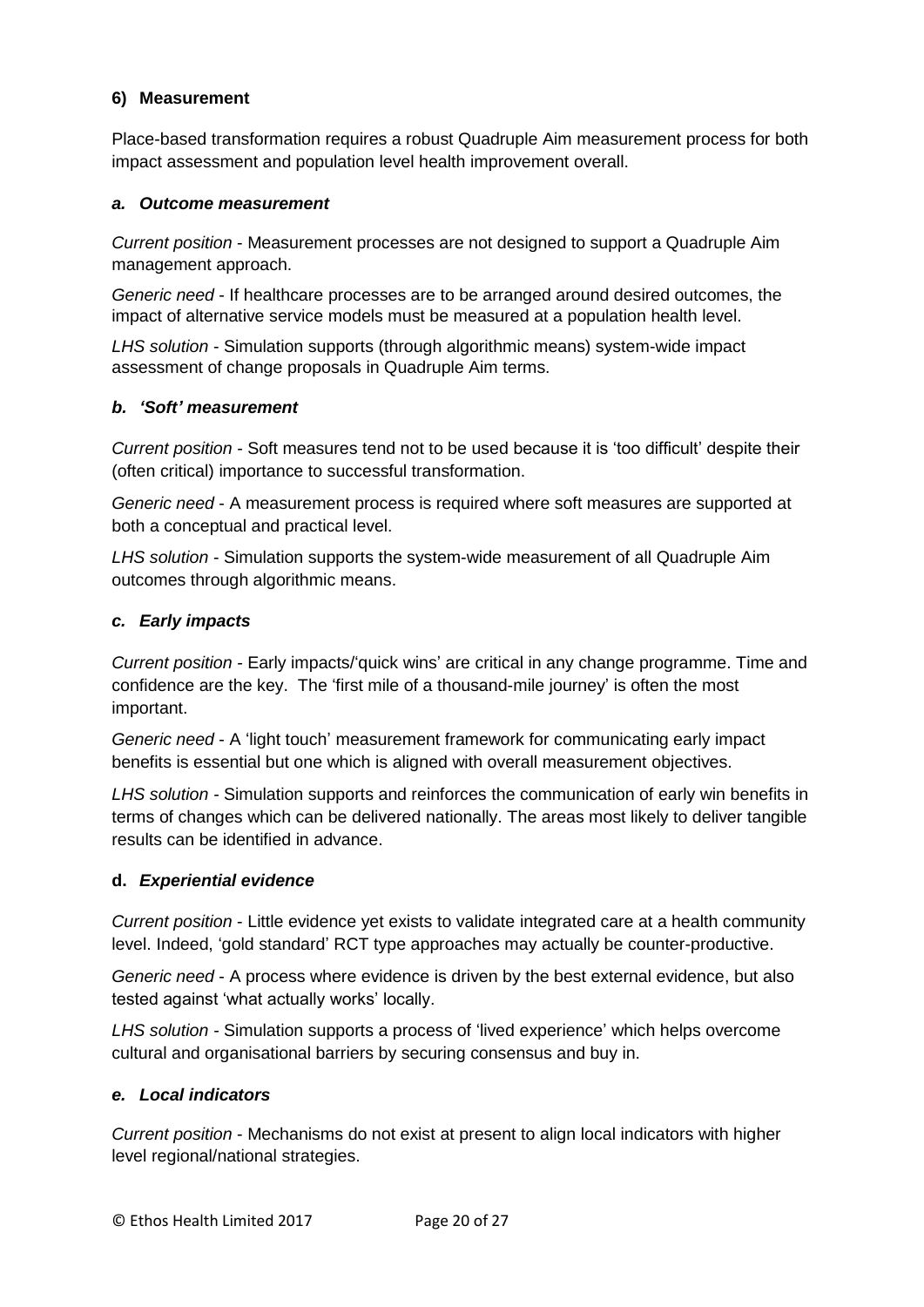*Generic need* - A mechanism for 'cascading' indicators in a consistent manner with regional and national strategies - without being viewed as a top down 'diktat'.

*LHS solution -* Simulation provides an ideal mechanism for 'cascading' indicators in a consistent manner with overall national strategy – whilst allowing full local ownership.

# *f. Attribution*

*Current position* - Few facilities exist to *e*nsure observed changes are not due to chance. In other words, can change be properly attributed to interventions.

*Generic need* - A mechanism for providing insights into the 'correlation or causation' debate and being honest about attribution.

*LHS solution -* Simulation can link change initiatives to Quadruple Aim outcomes through algorithmic means to determine attribution.

# *g. Logic models*

*Current position -* There are significant benefits from the increasing use of 'logic models'. However, these models are still 'static' with no forward-looking features.

*Generic need* - A capability to extend the use of logic models in terms of interactive, dynamic, future looking evaluation of service change based on live population intelligence.

*LHS solution -* Simulation creates a dynamic version of a logic model which can then be used to assess complex system-wide behaviour over time.

#### *h. Continuous measurement*

*Current position* - No processes exist for using measurement as part of a mid-to-longer term process of continuous learning and systems development.

*Generic need* - A process for embedding measurement in day-to-day working and creating a way to mutually reinforce change across multiple processes and subsystems.

*LHS solution -* Simulation provides a structure where communities can plan actions, measure progress, take corrective action and learn for the future.

# *i. Scalability across sites*

*Current position* - Quadruple Aim measurement will become the de facto measurement standard which will influence and steer health community behaviour. However, this will not be a short transition period.

*Generic need* - A learning based solution where the concept and practice of whole system based measurement can be fully established.

*LHS solution -* Whilst simulation is not designed as an *ongoing* measurement tool, it can play a major role in selling and communicating the case for Quadruple Aim measurement.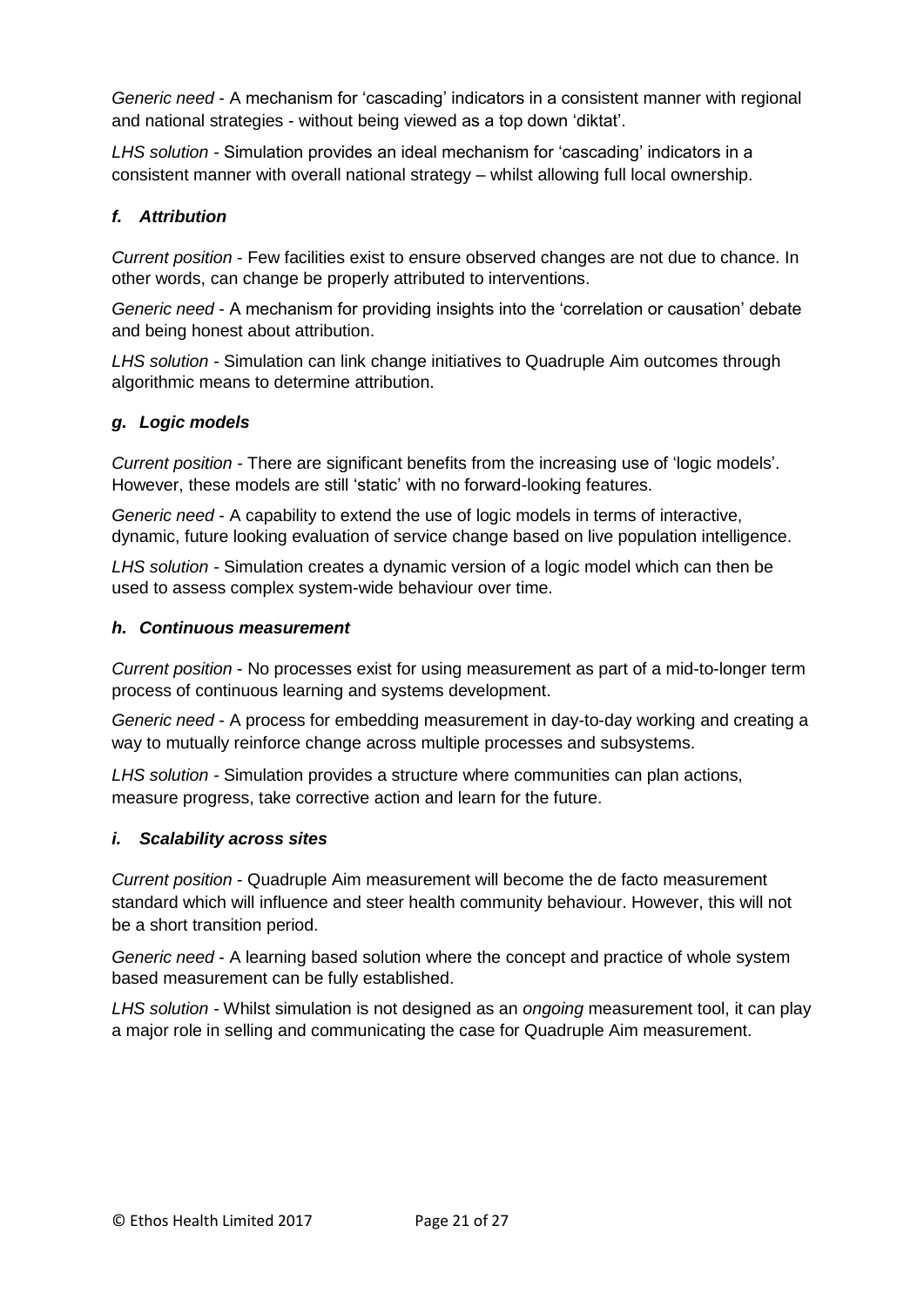# *Summary*

*Generic need - A systematic method for measuring the impact of individual change initiatives and overall health system performance in Quadruple Aim terms.* 

*LHS solution - A systematic, outcome based method for measuring both intervention impacts and ongoing system performance in Quadruple Aim terms.*

# **7) System drivers**

Place based transformation and the anticipated scale of change attached thereto demands strong governance covering *all* system drivers.

#### *a. Driver alignment*

*Current position* - A Quadruple Aim approach dictates *all* systems drivers are aligned - not just clinical and financial. Current systems do not systematically support this need.

*Generic need -* A process where communities can interactively interpret, align and manage multiple system drivers in line with a balanced set of anticipated outcomes.

*LHS solution -* Simulation provides a mechanism where multiple stakeholders can interactively and proactively manage system drivers in line with Quadruple Aim targets.

#### *b. Accountability*

*Current position -* STP accountability frameworks do not yet support system-wide accountability.

*Generic need -* An accountability framework which provides a systematic means of setting and managing responsibility at a system-wide as well as at an organisational level.

*LHS solution -* Simulation provides an open and transparent solution for managing accountability at a system, organisational, pathway and financial (see below) level.

#### *c. Financial drivers*

*Current position* - System-wide financial control totals now represent a 'gross check' but more 'granular' approaches are now required.

*Generic need* - System-wide financial transparency at all levels in the transformation process at a system, organisational and at a condition pathway level.

*LHS solution –* Simulation provides an evaluation process (through an Activity Based Costing 'engine') which tracks/costs cohort flows to provide financial transparency.

#### *d. Audit trail*

*Current position* - Full system-wide decision-making audit trails are not available in current organisationally focused systems.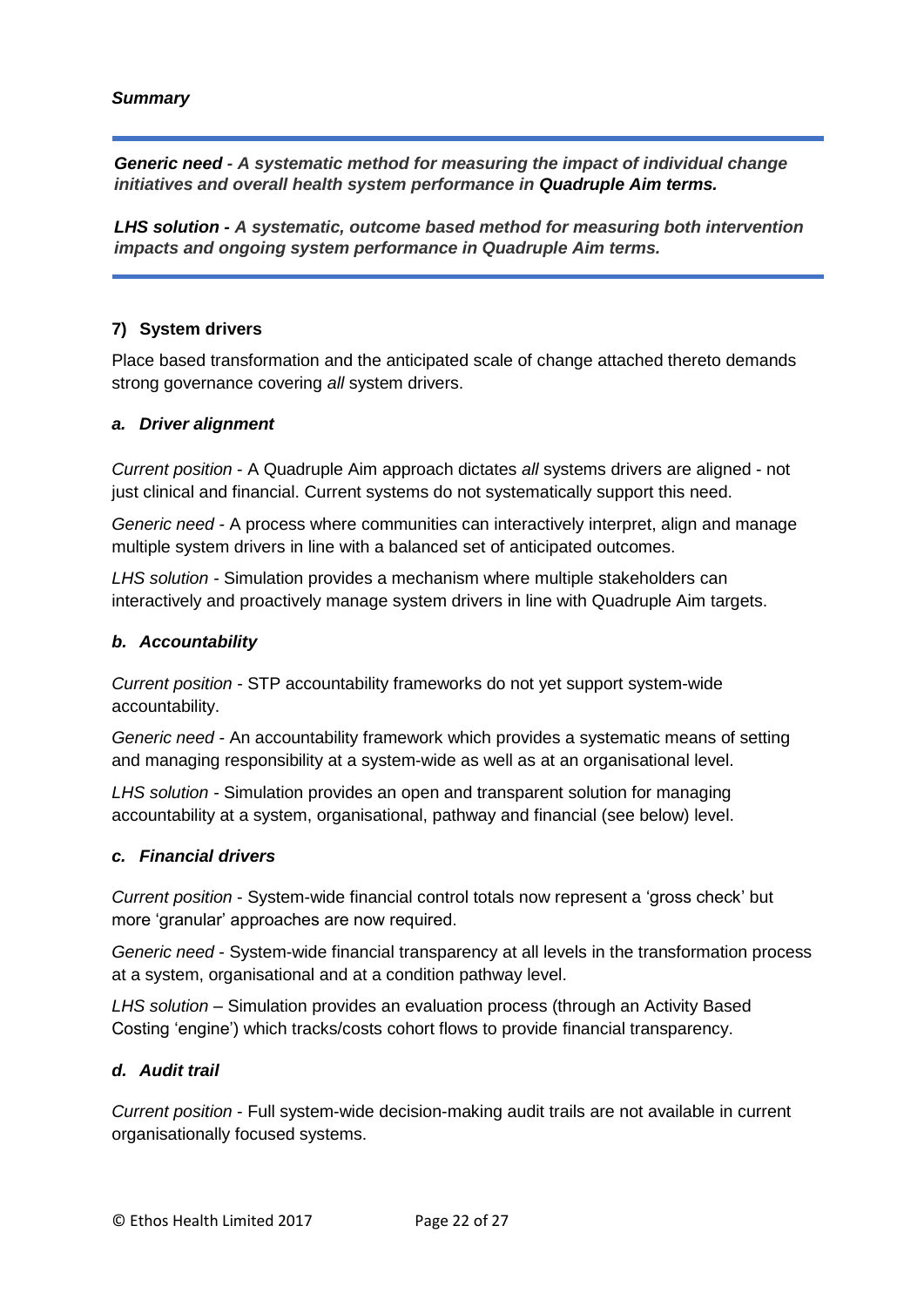*Generic need* - A full audit trail is required which transparently records all major transformation decisions in terms of inputs, assumptions and outputs.

*LHS solution* - Simulation provides a capability to record a full audit trail for all decisions taken across the transformation cycle.

# *e. Risk management*

*Current position -* System-wide risk can only be partially assessed prior to live implementation working.

*Generic need -* A fully transparent process where the key assumptions underpinning the transformation process are open and transparent.

*LHS solution -* Simulation provides a risk-free environment where underlying transformation planning assumptions can be assessed is risk terms - *prior to implementation*.

# *f. Capitated fee structures*

*Current position* - Focused on individual organisations, systems do not support assessment and evaluation of capitated/population level fees structures.

*Generic need -* A method to develop transformation plans based on capitated, outcome based contracts - as a core method of systems management.

*LHS solution* - Simulation provides a capability to evaluate and manage the impact of service change proposals within a capitated fee structure. (e.g. ACO systems).

# *g.* **Payment mechanisms**

*Current position* - Incentives often work against place-based transformation objectives and the types of behaviour they are trying to engender.

*Generic need -* A method for understanding the impact of 'perverse financial incentives' and managing tariff structures in terms of behaviour and outcomes - positive or negative.

*LHS solution* - A simulation based environment for identifying and managing the impact of perverse financial incentives - *before they happen.*

# *h. Scalability across communities*

*Current position* - System driver management in healthcare is perhaps the most complicated in any industry. A full solution will only emerge over time.

*Generic need* - Repeatable tools and processes that will enable all health communities at all levels to understand and manage driver complexity.

*LHS solution* - Simulation provides a scalable method of system driver management at a local, regional and national level.

#### *i. Sustainability over time*

*Current position* - A comprehensive understanding and management of system drivers will only come at a healthcare ecosystem level.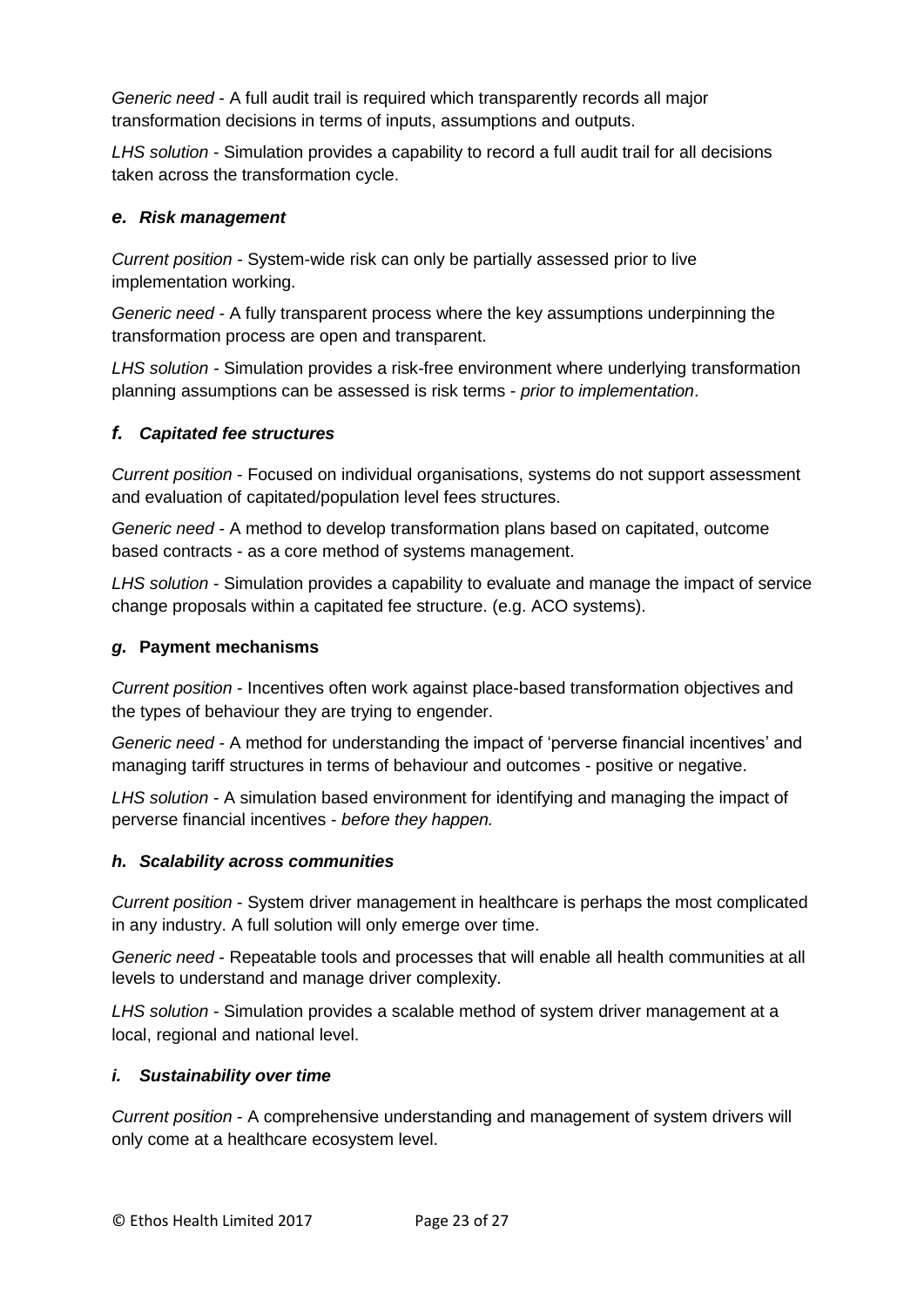*Generic need* – An approach to informing system driver management at a local, regional and national level.

*LHS solution -* Simulation can support an ecosystem approach to support a process of continuous learning and system development for system driver management.

# *Summary*

*Generic need - A transparent governance method where communities can manage system drivers in terms of risks, finances, outcomes and incentives in Accountable Care System terms*.

*LHS solution - A dynamic, interactive toolset that allows community teams to identify, align and manage multiple system drivers and outcomes.*

#### **8) Mobilise and motivate**

Place based transformation is a people based process and must be supported by a well mobilised and well-motivated stakeholder group on a continuous basis.

#### *a. Community mobilisation*

*Current position* - Mobilisation is usually at a single organisation or 'one-off' transformation planning level. Formalised system-wide engagement processes have yet to emerge.

*Generic need* - A repeatable process for mobilising people from many different backgrounds and perspectives - inter alia including clinicians, care professionals, operational managers, transformation teams, public health, financial planners, patients and citizens.

*LHS solution* - A digital means to engage communities in a risk-free simulation environment which can harness their energies and ignite their imagination and enthusiasm.

#### *b. Community motivation*

*Current position* - Once mobilised on transformation programmes, it is often difficult to maintain the energy of the stakeholder base and keep them motivated.

*Generic need -* A 'space' where people can come together on a regular basis in continuous learning and system development.

*LHS solution -* A systematic risk-free simulation based environment where teams can test, fail, learn and evolve together.

#### *c. Staff engagement*

*Current position -* Transformation is critically dependent on the satisfaction of staff *as a whole.* Transformation programmes can sometimes ignore key team members.

*Generic need* - Methods to mobilise and motivate staff who are not directly involved in transformation activities.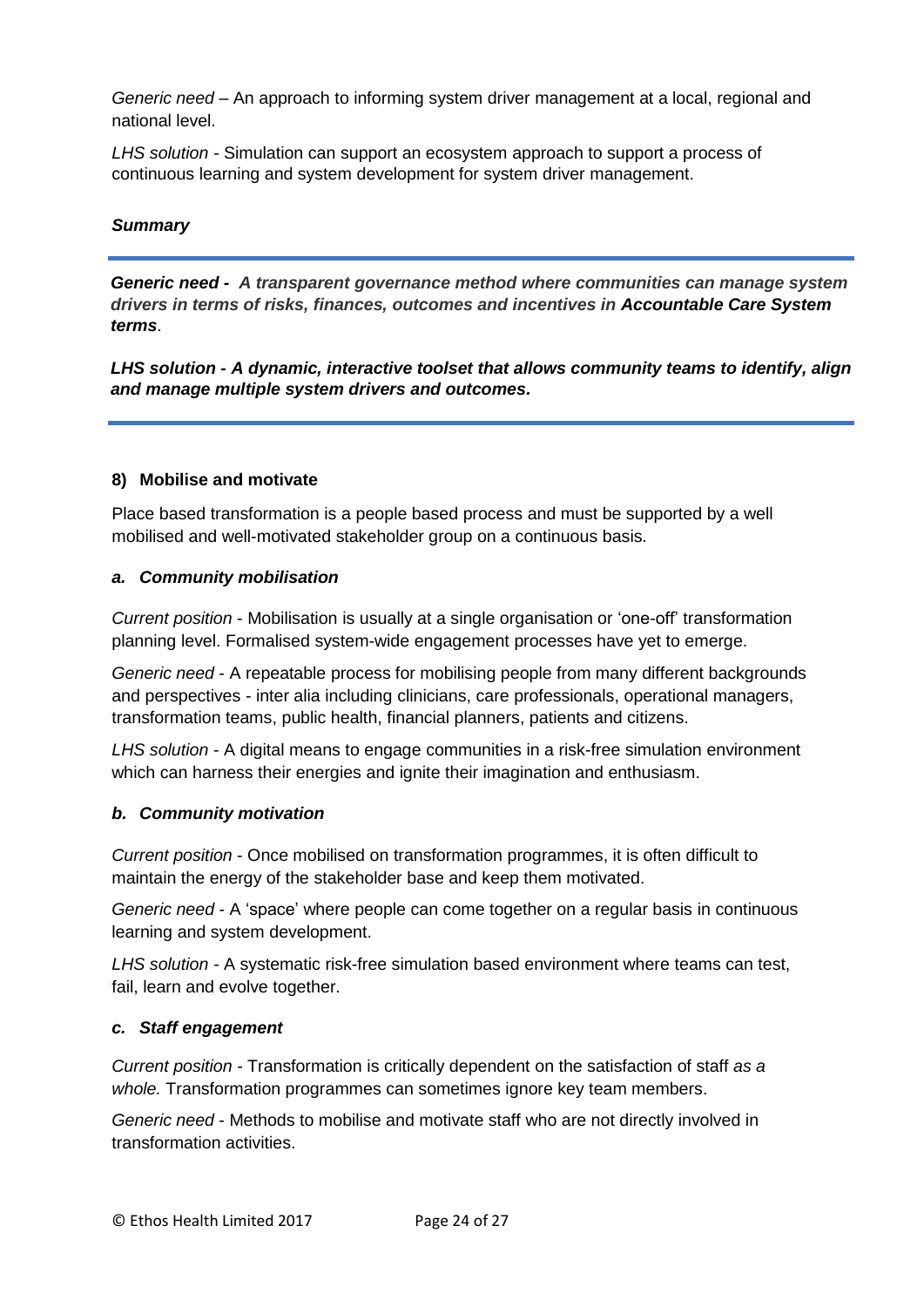*LHS solution -* Simulation can provide staff members with an understanding of the overall context of transformation - and their role within it.

# *d. Patient Public Involvement*

*Current position -* To date PPI has focused on individual patients but the real gains in terms of transformational impact come from PPI at a population level. Letting user demand drive service change at a cohort level.

*Generic need* - A method for engaging patients, carers and citizens in population and/or cohort level transformation activities.

*LHS solution* - Simulation provides a visual, dynamic, interactive and graphical means of engaging all users in the transformation process.

# *e. Organisation and systems*

*Current position* - Transformation activities should not revert to a 'silo based perspective' but current 'organisational form' is always a challenge in service redesign.

*Generic need* - An approach to transformation that continually supports the view that 'organisational form' should not define new care model design.

*LHS solution* - Simulation provides a continuous learning mechanism as to how care can be delivered from a pure population health perspective.

# *f. Devolved management*

*Current position* - Devolved system-wide planning and management is not new in other industries but is in development stages in healthcare.

*Generic need* - A method where health care teams can learn for themselves in test/fail/learn/adopt terms but also learn from the experience of other industries.

*LHS solution -* A digital means of employing devolved management techniques based on self-learning and external best practice.

# *g. Gamification*

*Current position* - Gamification is establishing a major presence in the health care industry at an individual patient level.

*Generic need* - A method of gamifying the place-based transformation process at a population health management level.

*LHS solution -* Simulation is ideally positioned to provide a solution for gamifying the transformation process.

# *h. Knowledge latency*

*Current position* – In terms of anticipated delivery timescales, knowledge and learning takes far too long to 'work its way through the system'.

*Generic need* - A continuous learning and systems development process which substantially reduces the knowledge latency gap.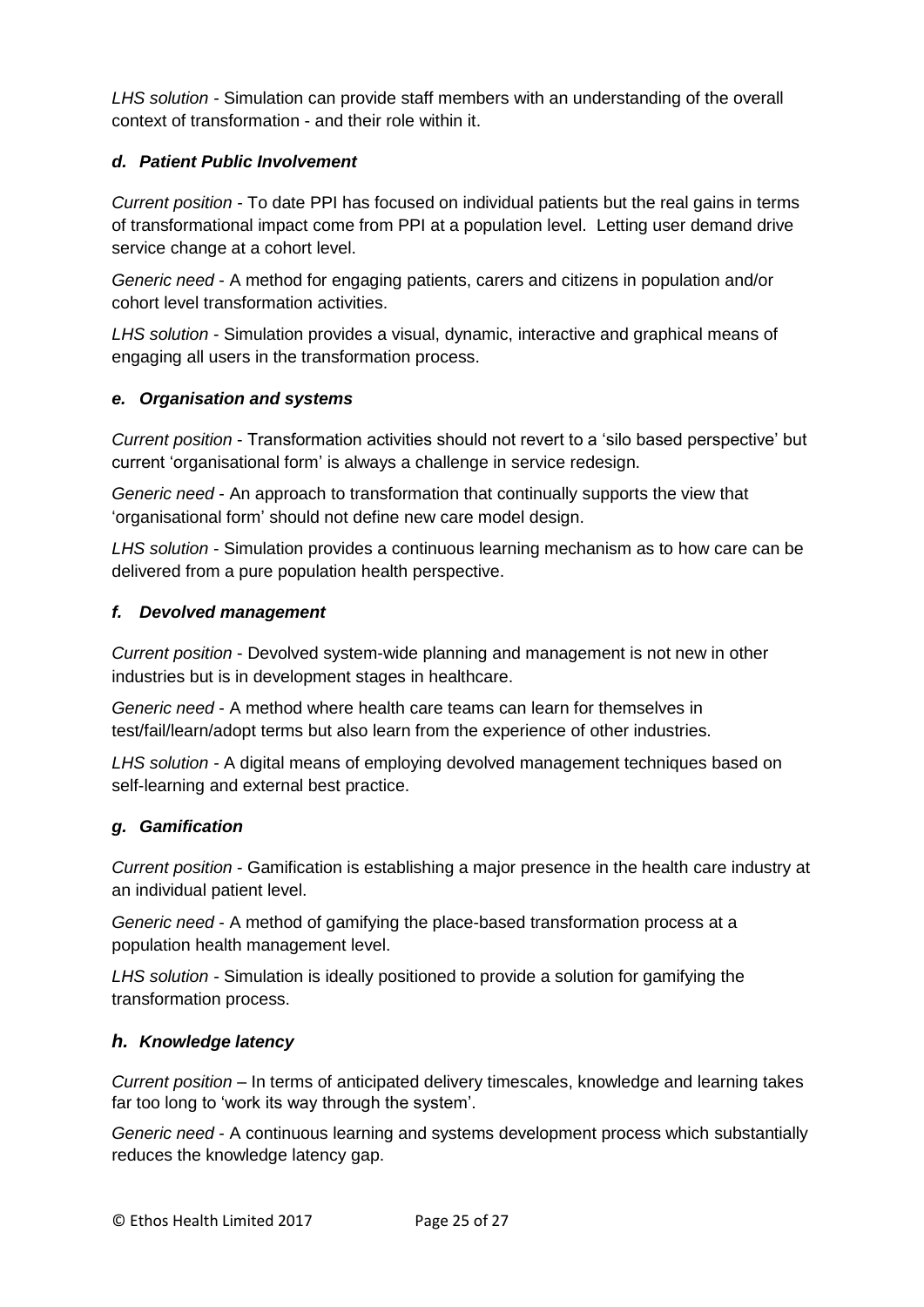*LHS solution* - Simulation provides a live, interactive process where knowledge and learning can be recycled efficiently and effectively.

# *i. Scalability across communities*

*Current position -* Although mobilisation and motivation processes are 'content free' and 'not locally based', repeatable and formalised approaches have yet to emerge.

*Generic need* - A repeatable process to support stakeholder mobilisation and motivation at a local, regional and national level.

*LHS solution -* Simulation provides a scalable method for mobilising and motivating stakeholders at all stages of the transformation cycle.

# *j. Sustainability over time*

*Current position -* Mobilisation and motivation activity requires a significant amount of senior level resource. This will increase significantly as scale up plans progress.

*Generic needs* - A means to involve the whole healthcare ecosystem in local, regional and national transformation programmes.

*LHS solution -* A simulation based approach can provide the means to engage the whole healthcare ecosystem.

# *Summary*

*Generic need - A scalable means of mobilising and motivating communities in transformational change activities and adopting new system-wide behaviour patterns.*

*LHS solution - A digital stakeholder management tool which can engage health communities from the outset on continuous process of learning and system development.*